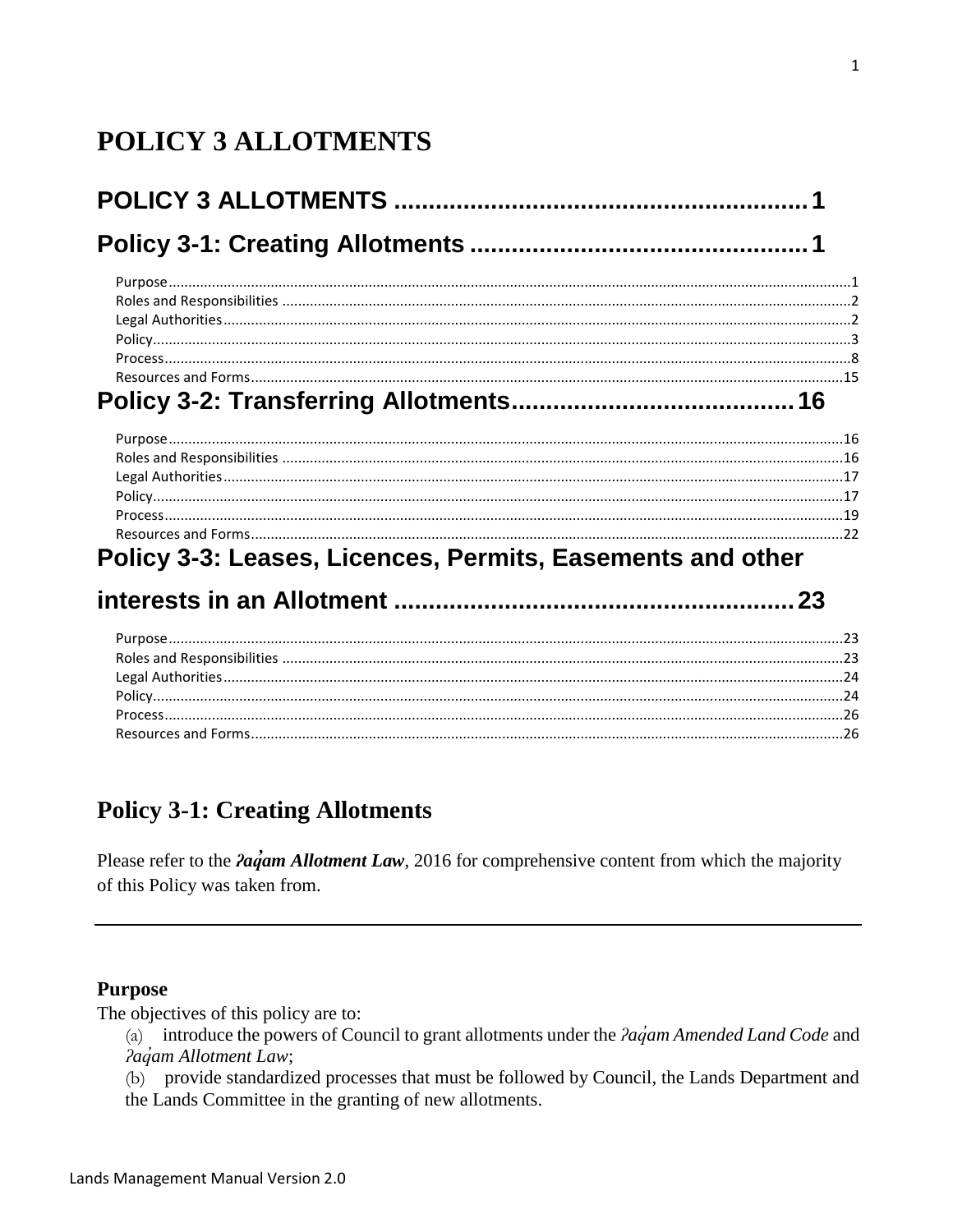#### *Overview*

An allotment is the right to use and occupy a parcel of reserve land.

#### <span id="page-1-0"></span>**Roles and Responsibilities**

#### **Role of Council**

In addition to the Roles and Responsibilities noted in Policy 1, Council is responsible for:

(a) consenting, by Band Council Resolution, to the grant of an allotment to a member.

#### **Role of the Lands Department**

In addition to the Roles and Responsibilities noted in Policy 1, The Lands Department is responsible for:

(a) ensuring the requirements in this policy and the *ʔaq̓am Allotment Law* are complied with in the granting of allotments;

(b) ensuring all land instruments granting an allotment are in accordance with the *ʔaq̓am Amended Land Code*, *Pacam laws and by-laws*, and any applicable provincial or federal laws;

- (c) issuing certificates of possession;
- (d) maintaining a file in the Lands Department for all allotments; and
- (e) in accordance with Policy 2, registering all allotments in the First Nation Land Register.

#### **Role of the Lands Committee**

In addition to the Roles and Responsibilities noted in Policy 1, The Lands Committee is responsible for:

The Lands Committee may assist the Lands Department with any matter related to the assessment of an application or the granting of an allotment and may perform duties and functions as directed by Council or requested by the Lands Department.

It is the responsibility of the Lands Committee to respond to allotment-related requests from the Lands Department or Council, and where necessary to consult with members on allotment-related issues.

#### **Role and Responsibility of Allotment Holder**

An allotment holder is responsible for:

- (a) insurance and maintenance of their allotment;
- (b) insurance, maintenance and repairs for structures and residential homes on their allotment;
- (c) managing and monitoring any interests, licences or permits granted over their allotment;

(d) where there are changes to ownership of their allotment, providing all relevant information

to the Lands Department so such changes may be registered in the First Nation Land Register; and

(e) ensuring all uses of their allotment comply with ʔaq̓ am laws and policies, and all applicable laws or regulations of Canada or the Province.

#### <span id="page-1-1"></span>**Legal Authorities**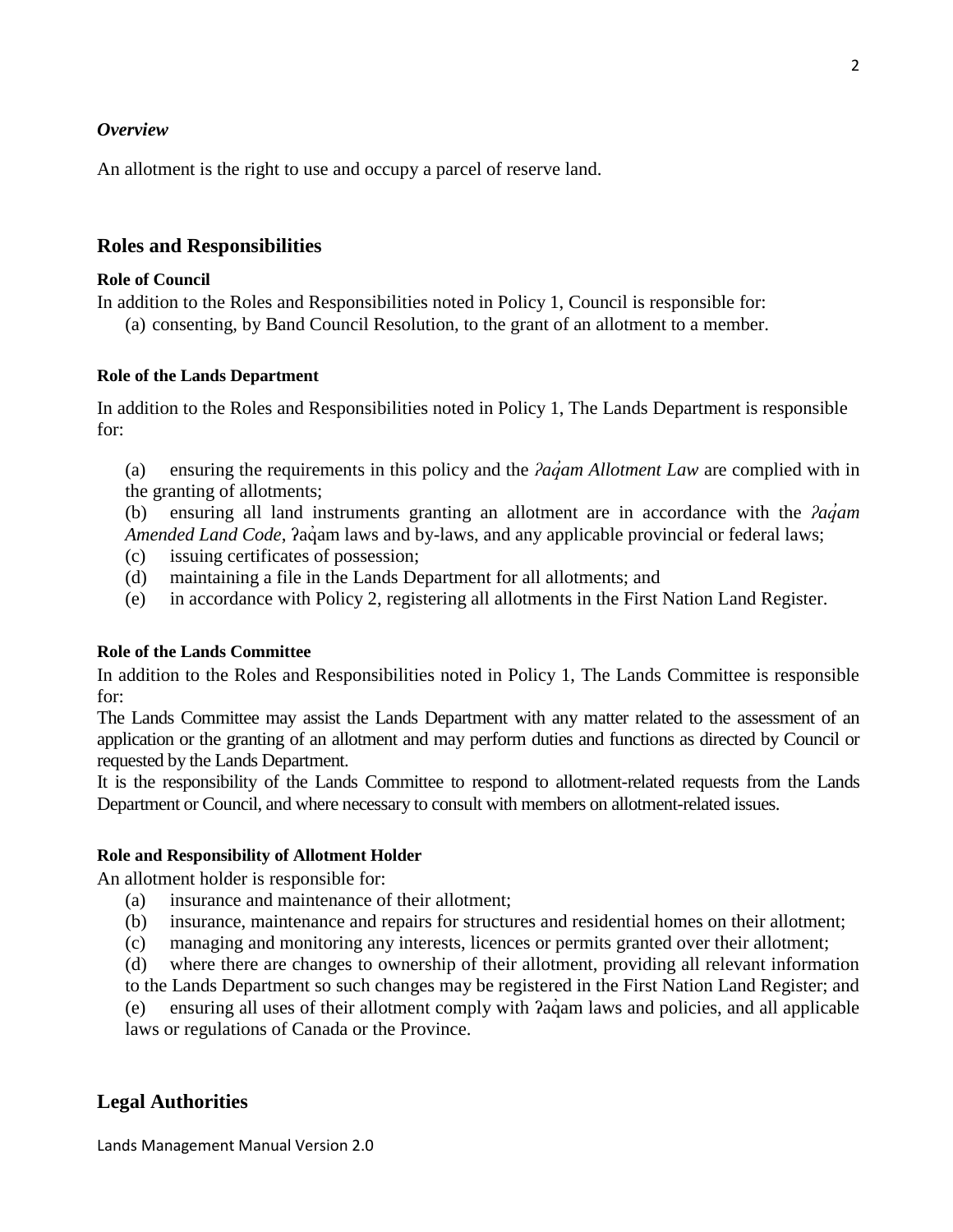The relevant authorities are:

- (a) paragraphs 12.1, 12.2(b), 16.1 and 16.2 of the *Framework Agreement*;
- (b) paragraphs 6(1)(j) and 18(1)(b) of the *First Nations Land Management Act*;
- (c) sections 32.1, 32.1(a), 32.2, 32.3, 33.1 and 33.2 of the *ʔaq̓am Amended Land Code*; and
- (d) the *ʔaq̓am Allotment Law*.

The *ʔaq̓am Allotment Law* sets out rules and procedures for the:

- (a) creation, granting and registration of an allotment;
- (b) disposal, assignment, and transfer of allotments;
- (c) entitlements of an allotment holder;
- (d) responsibilities of an allotment holder;
- (e) acquisition of a Certificate of Possession; and
- (f) powers of Council to cancel an allotment.

#### <span id="page-2-0"></span>**Policy**

An allotment may only be created, granted, disposed of, assigned or transferred by a land instrument in accordance with the *ʔaq̓am Amended Land Code* or *ʔaq̓am Allotment Law* and this policy.

#### **Creation of an Allotment**

An Allotment:

- Must be created, granted, disposed of, assigned or transferred by a land instrument and in accordance with the *ʔaq̓am Amended Land Code* and *Allotment Law*;
- May only be granted, disposed of, assigned or transferred to ?aq´am or to one or more members;
- Must be allotted under the Allotment Law for a residential purpose;
- Must not exceed one (1) acre in size at the time it is allotted;
- Must only be allotted under the Allotment Law to a person who already is an allotment holder if that person's existing allotment has an occupied residential home located on it; and
- May be subject to any condition deemed necessary or advisable by ?aq´am Council;
- For greater certainty, an allotment must not be granted to a legal entity other than to *Paq*'am or to one or more members.

#### **Entitlements of Allotment**

Subject to  $2aq$  am laws, by-laws and policies, an allotment holder is entitled to:

- a. Permanent possession of their allotment;
- b. Benefit from the resources in and of their allotment;
- c. Grant subsidiary interests, licences and permits in their allotment;
- d. Transfer, devise or otherwise dispose of their allotment to another member; and

e. Any other rights consistent with the ʔaq̓am Amended Land Code that are attached to certificate of possession under the Indian Act.

#### **Characteristics of an Allotment**

Although *Pagam lands are for the use and benefit of Pagam as a whole*,

An allotment means those *ʔaq̓am* lands that have been lawfully granted to a member and in which that member has lawful possession;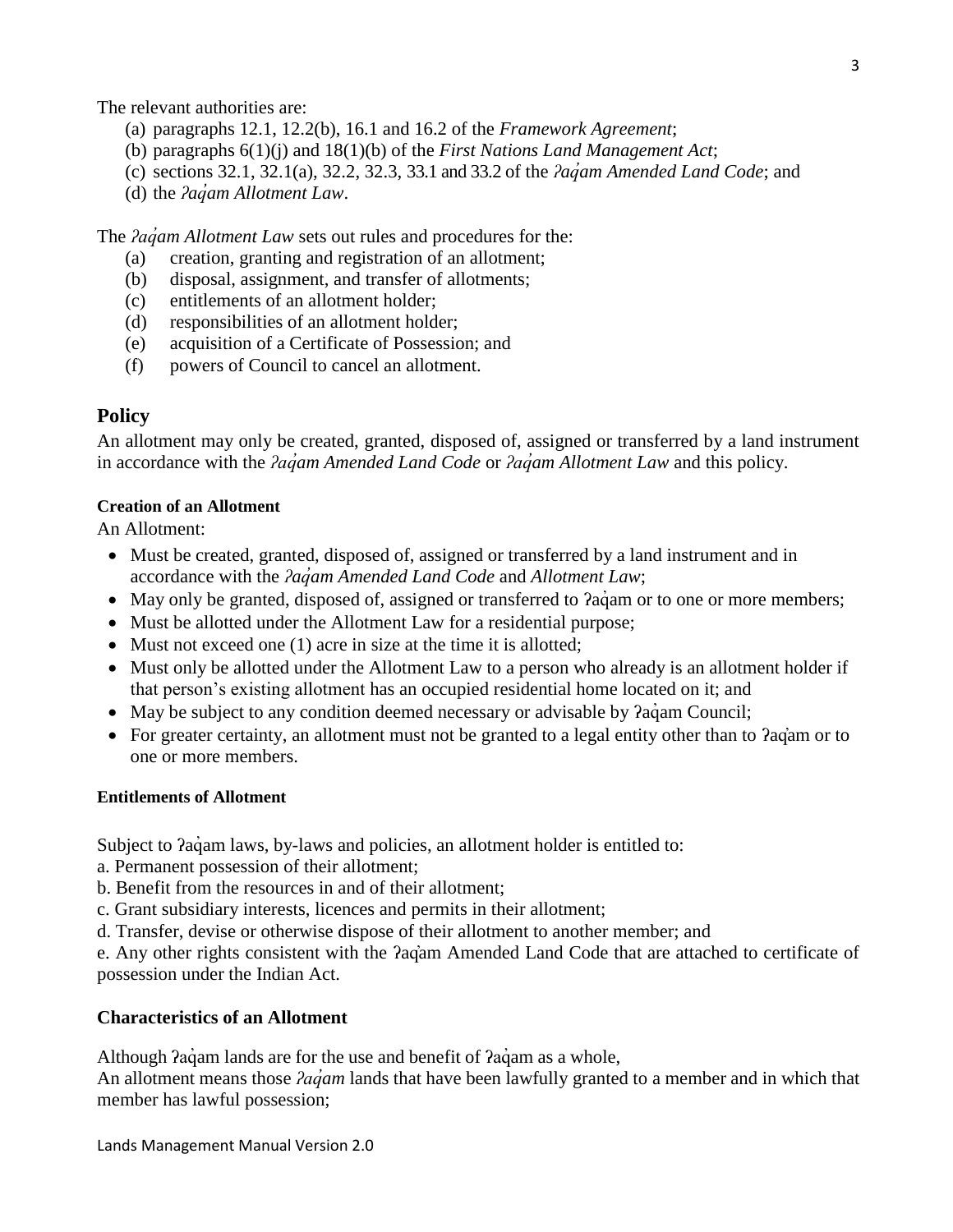Subject to  $2aq<sub>am</sub>$  laws, by-laws, regulations and policies, the characteristics of an allotment are as follows:

(a) it is granted, in writing, by Council pursuant to either section 32.1(a) of the *ʔaq̓am Amended Land Code* or the *ʔaq̓am Allotment Law*;

(b) it can only be granted to, or held by, a member;

(c) it permanently grants a member lawful possession of, and a right to use and occupy, a parcel of ʔaq̓am lands, on the condition that the allotment holder builds a residential home on that parcel of *?agam lands*. If there are no improvements on the parcel of *?agam lands* that are part of a residential home at the time of the allotment holder's death:

(i) the parcel of  $2a\dot{q}$  am lands reverts back to  $2a\dot{q}$  am, and

(ii) all the rights and obligations related to interests and licences in or to that parcel of  $2aq<sub>q</sub>$  am lands are transferred to *?adam*:

- (d) its legal title remains with Canada;
- (e) it may be transferred by the allotment holder without the consent of Council, or to ʔaq̓am with the consent of Council;

(f) subject to ʔaq̓ am laws and policies, it provides an allotment holder a right to benefit from the resources in and of the  $2aq<sub>am</sub>$  lands to which it applies;

(g) subject to ʔaq̓am laws and policies, it provides an allotment holder with the ability to grant subsidiary interests, licences and permits in the  $2a\ddot{q}$  am lands to which it applies, provided that any original grant of a subsidiary interest, licence or permit is approved by Council;

(h) subject to ʔaq̓am laws, by-laws and policies, it provides the allotment holder with the ability to transfer, devise or otherwise dispose of the  $2a\ddot{a}$  am lands to which it applies to another member; and

(i) it provides the allotment holder with any other rights, consistent with the *ʔaq̓am Amended Land Code* that are attached to Certificates of Possession under the *Indian Act*.

## **Allotments Granted Prior to Enactment of the St. Mary's Indian Band Land Code**

Prior to the enactment of the *St. Mary's Indian Band Land Code,* an allotment in ʔaq̓am lands may have been granted by:

(a) Council, with approval from the Minister under section 20(1) of the *Indian Act*, called a cardex holding. The land for a cardex holding is not surveyed and no evidence of title is issued for the cardex holding until the land is surveyed, meaning no Certificate of Possession could be issued under the *Indian Act* without a survey being completed first;

(b) Council, with approval from the Minister under section 20(1) of the *Indian Act*, called a Notice of Entitlement. The land for a Notice of Entitlement is not surveyed and until the land is surveyed no Certificate of Possession could be issued under the *Indian Act* without a survey being completed first; or

(c) Council, with the approval of the Minister, under section 20(1) of the *Indian Act*, where a survey had been completed and the allotment holder was granted a Certificate of Possession.

An allotment in ʔaq̓ am lands that was created prior to the enactment of the *St. Mary's Indian Band Land Code* and that was in effect on the date the *ʔaq̓am Amended Land Code* came into force:

- (a) continues in force in accordance with the terms and conditions of that allotment;
- (b) is considered an allotment under this policy; and

(c) must be in compliance with all ʔaq̓ am laws and by-laws.

## **Eligibility to be an Allotment Holder**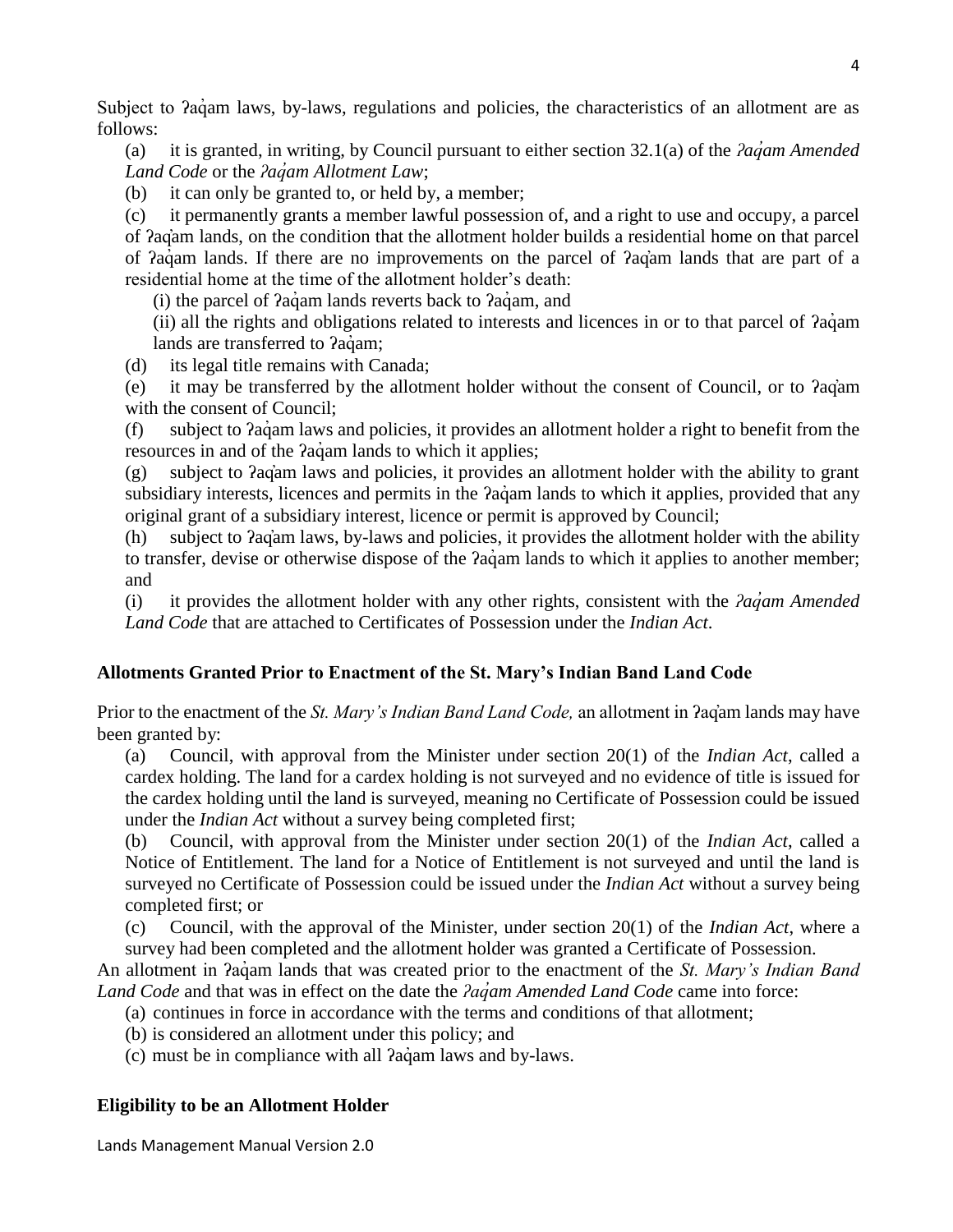A person who is not a member may not apply for or hold an allotment in  $aq$  and lands. An allotment to a person who is not a member is invalid.

### **Allotments Must be Consistent with the Best Interests of ʔaq̓am**

All allotments must be consistent with the best interests of  $2aq$  am.

#### **Legal Description Required At Cost of Applicant / Allotment Holder**

The applicant is responsible for the costs of obtaining a legal description that refers to an official plan or registration plan to support their application.

Where an allotment holder wishes to obtain a Certificate of Possession over their allotment, they are responsible for the costs of obtaining a legal description of their allotment that refers to an official plan or registration plan.

#### **Allotment must be Consistent with Other Interests in the Land**

An allotment must be consistent with previously registered interests in the same parcel of land.

#### **Allotment Must be Consistent with ʔaq̓am Laws, Regulations and By-laws**

The granting of an allotment must be consistent with all *fag*'am laws and policies. Some examples of laws to consider are ka kniłwi·tiyała: Strategic Plan,  $2a\alpha$ am Community Land Use Plan and zoning laws.

#### **Allotments May Only Be Granted Over ʔaq̓am Community Lands**

Council may only grant an allotment over  $2a\ddot{q}$  am community lands.

#### **Access Requirement**

In general, Council must not grant an allotment unless there is legal access to that allotment and the allotment does not impair the only access route to another allotment holder's lands.

#### **Environmental Assessment Review Requirement**

Before granting an allotment, all environmental requirements set out in Policy 8 must be complied with.

#### **Consistency with Development Plans**

Council must not grant an allotment if making such a grant will adversely impact on development plans that Council has already approved.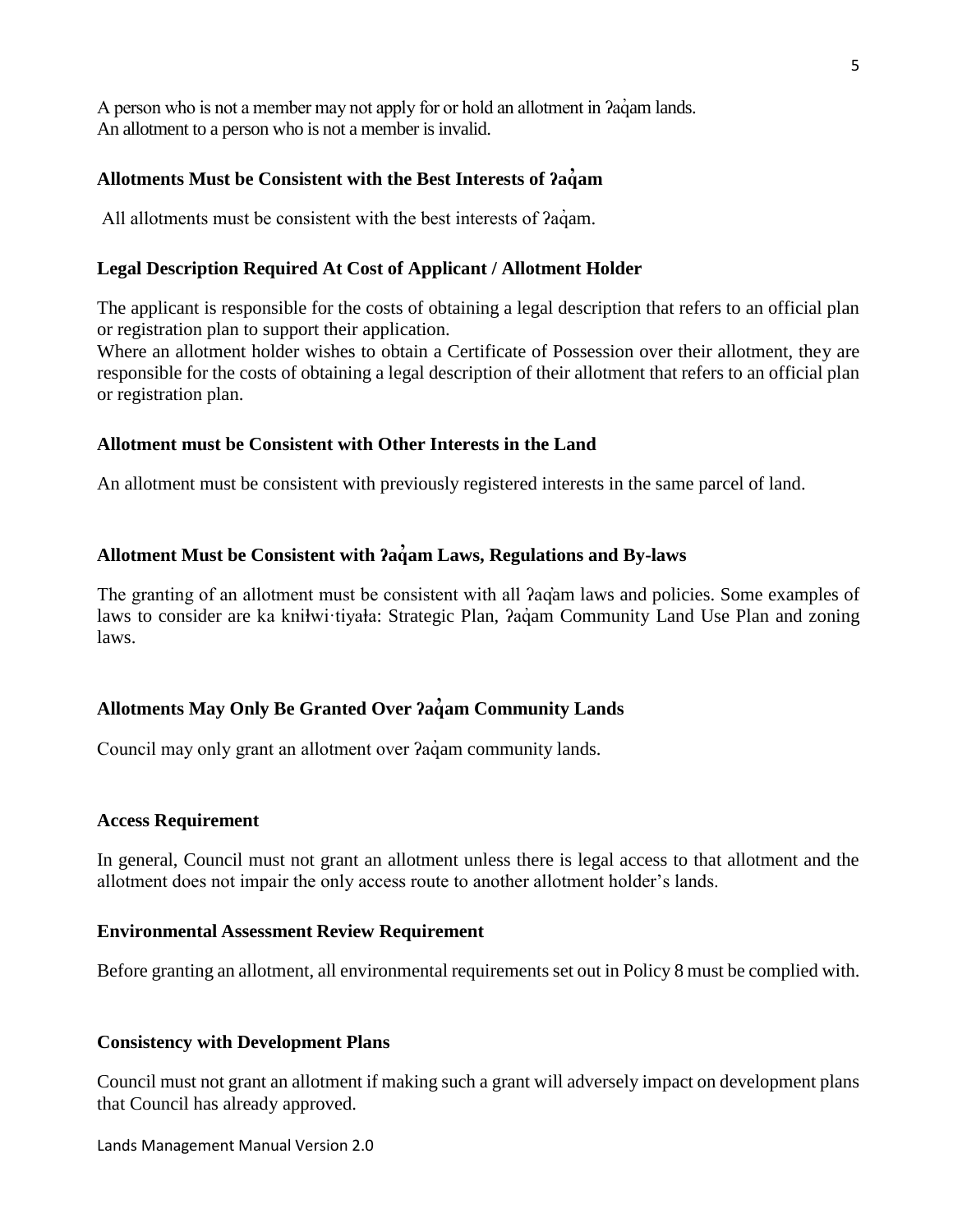#### **Must Be In Good Standing**

A person must be in good standing with *?agam* to be granted an allotment.

#### **Requirement for Mortgage Pre-Approval**

Council must not grant an allotment to a member unless that person has evidence of a mortgage preapproval that was obtained within the three (3) months preceding the date of that member's application.

#### **Requirement for Building Plans**

Council must not grant an allotment to a member unless:

(a) that person has provided plans for the construction of a residential home on the lands requested for allotment; and

(b) if that person is not building the residential home themselves, the name and contact information of a licensed residential builder who will be responsible for constructing the residential home and a written authorization for *Pagam* to confirm that the applicant has made arrangements for the licensed residential builder to manage such construction.

#### **Requirements of Band Council Resolution: Preliminary Allotment Decision**

A Band Council Resolution by which Council makes a preliminary decision on an allotment must contain the following information:

(a) the full legal name and membership number of the applicant;

(b) the section of the *ʔaq̓am Amended Land Code* or *ʔaq̓am Allotment Law* under which the allotment will be made if the applicant meets the conditions set out in the preliminary decision;

(c) a description, and attached sketch, of the ʔaq̓am lands that will be granted to the applicant if the applicant meets the conditions set out in the preliminary decision; and

(d) a statement setting out that a preliminary decision has been made to grant an allotment to the applicant conditional on:

(i) the applicant, at their own expense and within one (1) year from the date of the preliminary decision, providing Council with:

• a legal description of the requested allotment that refers to a registered plan or official plan and that shows there are no overlapping or inconsistent encumbrances on the requested allotment,

plans for the construction of a residential home on the requested allotment,

 the name and contact information of the person who will be responsible for constructing the residential home on the requested allotment; and

 an undertaking in a form approved by Council, setting out that the applicant will construct a residential home on the requested allotment within five (5) years of the date the final allotment is granted;

(ii) Council approving the plans for construction of the residential home on the requested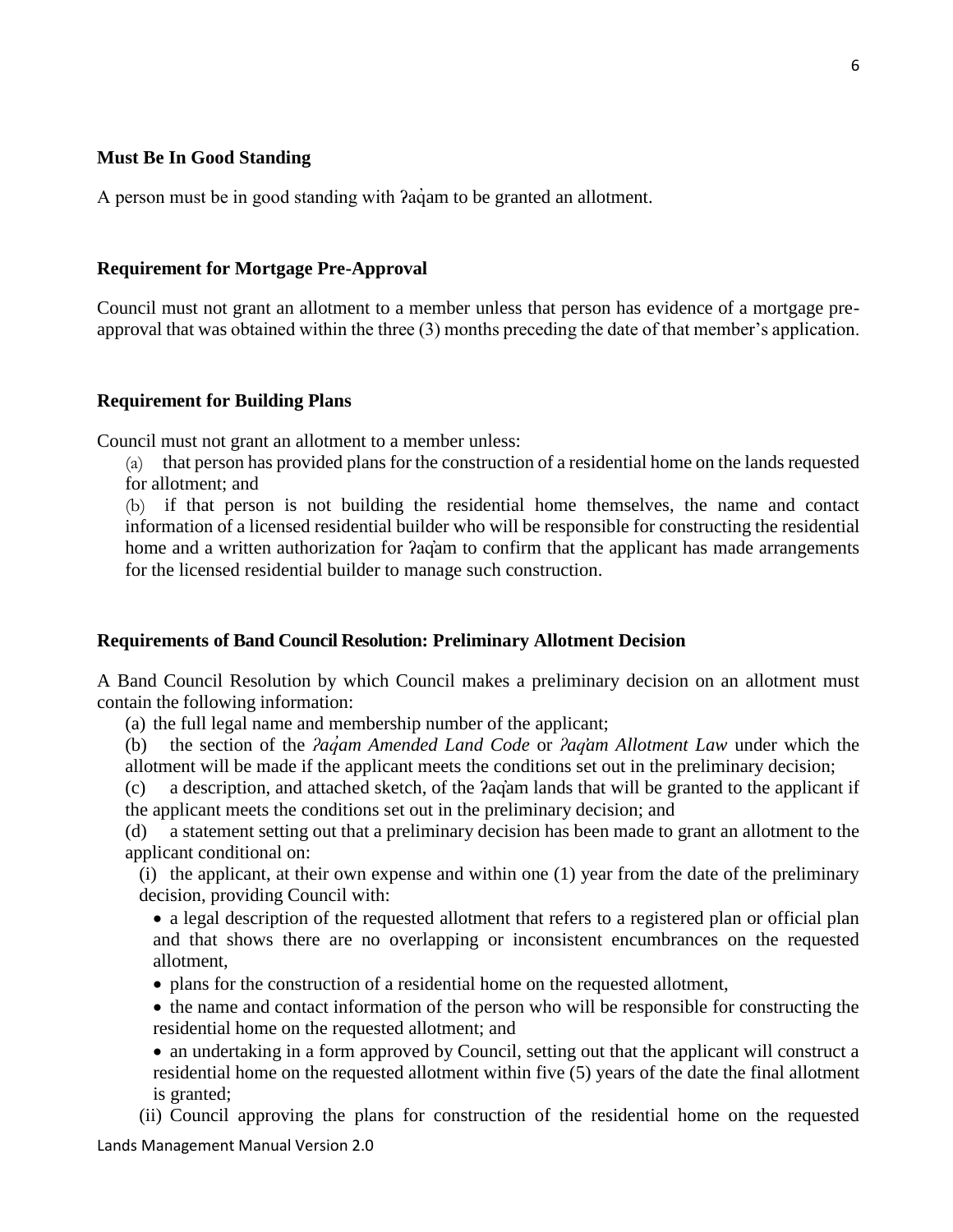allotment;

(iii) the applicant, at their own expense and within two  $(2)$  years from the date of the preliminary decision, obtaining all relevant building and other permits for the construction of the residential home on the requested allotment,

(iv) the applicant obtaining either from Council or DISC a written decision setting out that the construction of the proposed residential home:

 is not likely to cause significant adverse environmental effects as defined in the *Canadian Environmental Assessment Act 2012*, or

 is likely to cause significant adverse environmental effects, as defined in the *Canadian Environmental Assessment Act*, which are justified in the circumstances, and

(e) the applicant being in good standing at the time Council grants a final allotment;

(f) a statement setting out that until such time as one (1) or more of the timeframes relating to conditions set out in the Band Council Resolution expire, ʔaq̓am will not grant any interests or licences in or to the ʔaq̓am lands to which the application relates to another person without the written consent of the applicant; and

(g) a statement setting out that if any one or more of the conditions set out in the Band Council Resolution are not met within the required timeframes:

• the preliminary decision of Council to grant the allotment to that member will expire,

 $\bullet$  the applicant will be required to make a new application to pursue an allotment,

• Pagam will not be responsible to the applicant or any third party for losses, damages, liabilities or costs in relation to the applicant's failure to comply with the conditions in the Band Council Resolution, and

• Paquam will be free to grant interests or licences in or to the Paquam lands to which the application relates without the written consent of, and without providing notice to, the applicant.

#### **Allotments are Final**

Once an allotment is approved by Council, it cannot be cancelled unless:

(a) it was granted in error, by mistake or by fraud, in which case it may only be cancelled in accordance with Policy 6; or

(b) the cancellation is by agreement between the allotment holder and Council.

In certain circumstances an allotment may revert to *?aquam.* These circumstances are discussed in Policy 3.

In certain circumstances ʔaq̓am may expropriate an allotment. These circumstances are discussed in Policy 7.

#### **Documentation Requirements**

For every application made under this policy, the Lands Department must maintain in the Lands Department file to which that application is connected:

(a) the original, completed Form 3-1-01: Application for Allotment, and all supporting documentation;

(b) all original Band Council Resolutions related to the application;

(c) copies of all correspondence with the applicant related to the application, including letters, emails and notes from telephone conversations; and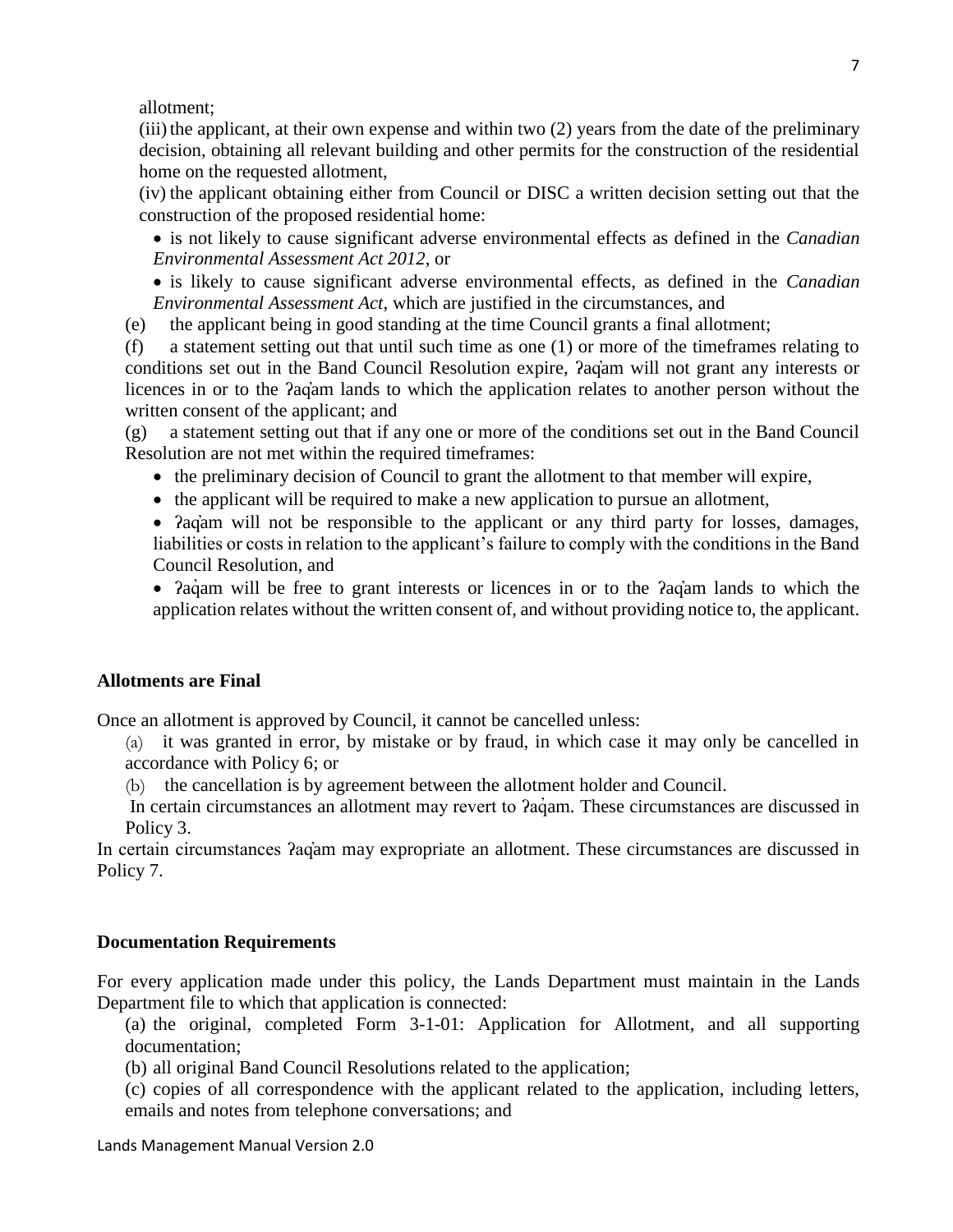(d) all documentation gathered by the Lands Department in processing the application.

## **Conflicts of Interest**

Where an application is made by a council member or their immediate family, Council must follow the conflicts of interest procedures set out in the *ʔaq̓am Financial Administration Law 2018, Schedule – Avoiding and Mitigating Conflicts of Interest* during their consideration of all decisions related to that application.

#### **Certificates of Possession**

All Certificates of Possession must be:

- (a) in Form 3-2-04: Certificate of Possession;
- (b) printed two-sided and in color;
- (c) signed by a witness and an authorized signatory in blue ink; and
- (d) officially stamped.

#### <span id="page-7-0"></span>**Process**

#### **Application for Allotment**

**A member who does not owe arrears or bad debt to ʔaq̓am** may apply for an allotment in a parcel of land that is  $2a\alpha$  community lands by completing Form 3-1-01: Application for Allotment, and submitting the completed application to the Lands Department, with all supporting documentation. The following information must be included in an application:

- the full legal name, membership number and mailing address of the applicant;
- a description and sketch of the requested allotment;
- information on any known interests or rights held by third parties in the requested allotment;

a description of all structures and residential homes the applicant proposes to construct on the requested allotment and a cost estimate for such construction;

either:

(i) evidence in a form approved by Council that shows the applicant has sufficient funds to construct the proposed structures and residential homes, or

(ii) evidence of a mortgage pre-approval that:

a) covers the estimated costs of construction for the proposed structures and residential homes,

b) is in the applicant's name,

c) was obtained within the three (3) month period preceding the date of the application, and d) is accompanied by a written authorization granting the entity that provided the applicant's mortgage pre-approval permission to confirm the authenticity of that mortgage pre-approval with *Paqam*; and

a statement setting out:

(i) whether the applicant is the owner of an existing allotment, and

(ii) if the applicant owns an existing allotment, details of whether there is an occupied residential home constructed on that allotment.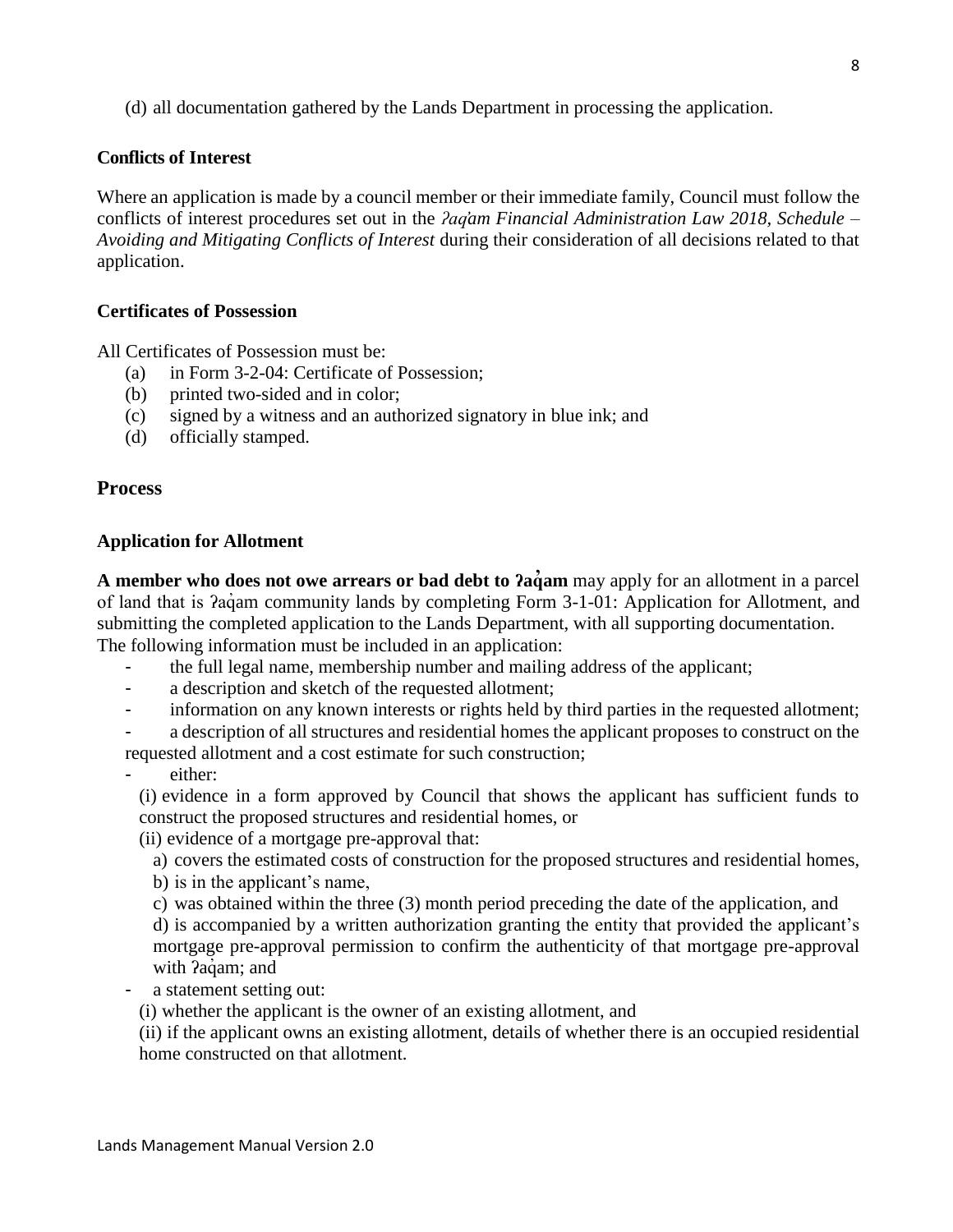#### **Receiving an Application for Allotment**

The person at the Lands Department who receives an application must document the following in Part 2 of Form 3-1-01: Application for Allotment:

- (a) date and time that the application was received; and
- (b) the name of the person at the Lands Department who received the application.

If the applicant is not known personally to the person at the Lands Department who receives the application, the person receiving the application must either have an employee or Council member of Pagam verify that applicant's identity or:

(a) obtain two pieces of government issued identification from that applicant;

(b) compare the two pieces of government issued identification to that applicant and the application and assess whether that applicant is the same person as the person in the identification and the person named in the application;

(c) photocopy the two pieces of government issued identification that are provided and attach them to the application; and

(d) document on Part 2 of Form 3-1-01: Application for Allotment whether the identification provided shows a likely representation of the applicant.

#### **Creation of Lands Department File**

The person at the Lands Department who receives an application must ensure that a Lands Department file is created for that application.

#### **Preliminary Application Review**

Within thirty (30) days of receiving an application, the Lands Department must complete the following steps in the following order:

(a) verify the applicant's identity and whether the applicant is a member and if the applicant is not a member:

(i) prepare a letter to the applicant setting out that they are not eligible to apply for an allotment because they are not a member,

(ii) sign and photocopy the letter,

(iii) deliver one (1) copy of the letter to the applicant, and

(iv) place one (1) copy of the letter in the applicant's file with a notation on it stating the date that the letter was delivered to the applicant and the name of the person who delivered it to the applicant;

(b) determine whether the applicant has provided authorization in the application for the Finance Department to disclose to the Lands Department information relating to arrears or bad debt in the applicant's name. If the applicant has not provided this authorization, advise the applicant that their application cannot proceed until such authorization is provided in writing. If the applicant has provided this authorization, check with the finance department to determine whether the applicant is in good standing with *?agam.* If the applicant is not in good standing with *?agam*:

(i) prepare a letter to the applicant setting out:

(A) that they are not eligible to apply for an allotment because they are not in good standing with *Paq*am,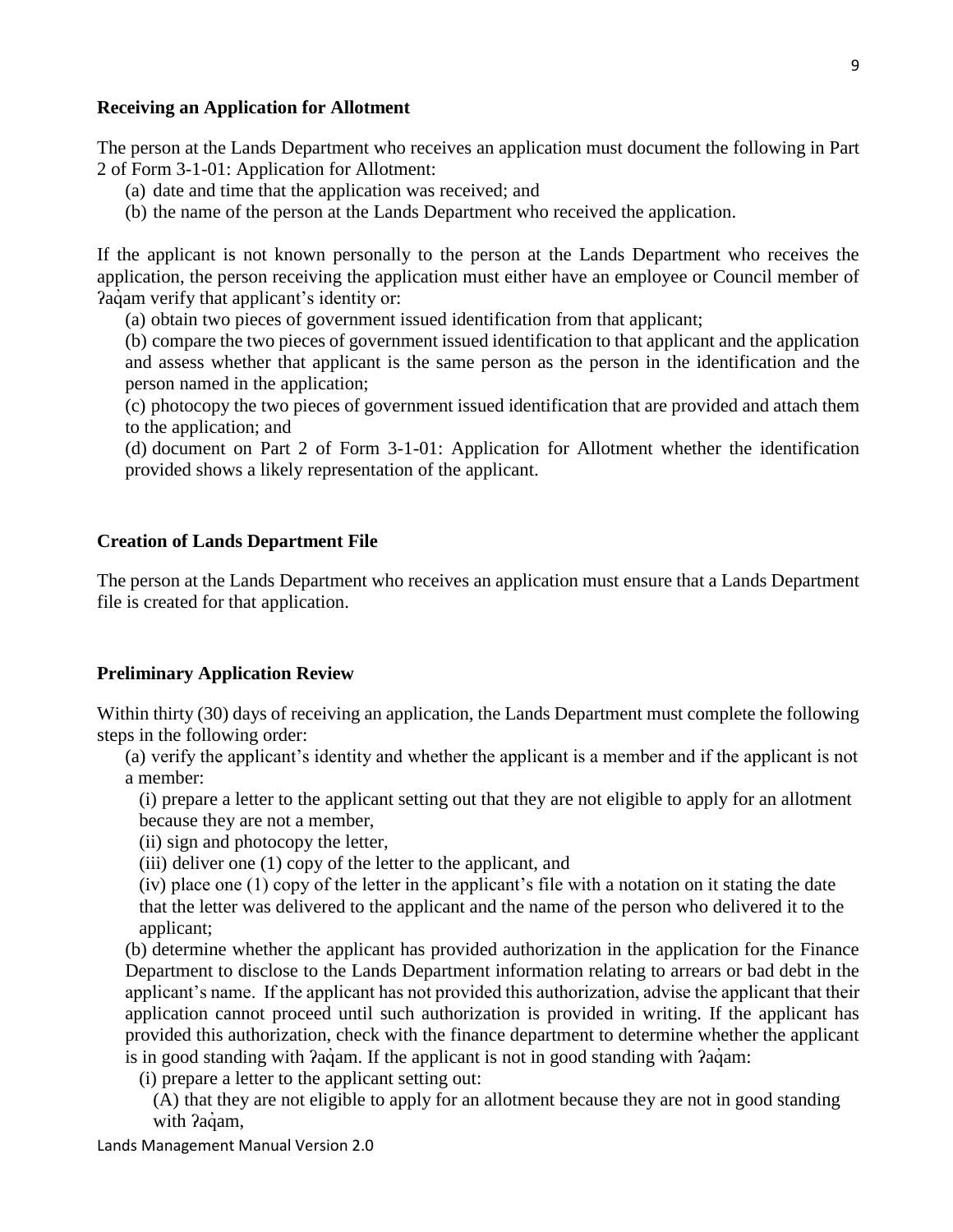(B) the specific details of all arrears and bad debts owed by the applicant to ʔaq̓ am,

(C) the name and contact information for the person in the finance department who the applicant may contact to obtain further information regarding their arrears or bad debt and to make arrangements to repay to *?agam* their arrears or bad debt, and

(D) an invitation for the applicant to re-apply for an allotment once they are in good standing with  $a$ <sup>d</sup> am with regard to their arrears or bad debt;

(ii) sign and photocopy the letter,

(iii) deliver one (1) copy of the letter to the applicant, and

(iv) place one (1) copy of the letter in the applicant's file with a notation on it stating the date that the letter was delivered to the applicant and the name of the person who delivered it to the applicant;

 $(c)$  determine whether the requested allotment is  $2a\ddot{q}$  am community lands;

(d) determine whether the requested allotment is surveyed. This can be done by conducting a search of the Indian Lands Registry System, First Nation Land Register, ʔaq̓am Lands Department files, and Natural Resources of Canada website;

(e) if there is a survey of the requested allotment, obtain a copy of the survey and conduct an encumbrance check on the requested allotment. This can be done by printing the survey from the Indian Lands Registry System, First Nation Land Registry and searching the First Nation Land Register for other interests;

(f) complete a parcel abstract report to determine whether there are any known encumbrances and obtain copies of all land instruments that are encumbrances on the requested allotment and add them to the Lands Department file to which the application relates;

(g) assess whether the requested allotment and the proposed uses are in compliance with ʔaq̓am Laws and policies that apply to the application, including any zoning laws, *ʔaq̓am Community Land Use Plan, 2016* and environmental management plans;

(h) determine whether allotting the requested allotment may impact on any development plans which have already been approved by Council or are expected to be approved by Council in the near future. To determine this, contact the director of community and economic development;

(i) determine whether the requested allotment has within it a cultural heritage site identified in the *ʔaq̓am Community Land Use Plan, 2016* by checking the *ʔaq̓am Community Land Use Plan, 2016*; (j) confirm the authenticity of the applicant's mortgage pre-approval, or the applicant's capacity to otherwise fund the construction of the proposed structures and residential homes;

(k) if the applicant is already the owner of an allotment, confirm that the existing allotment has an occupied residential home on it;

(l) conduct a site visit to the requested allotment; and

(m) complete Part 2 of Form 3-1-01: Application for Allotment.

## **Lands Committee Review and Recommendation**

Within thirty (30) days from the time the Lands Department receives an application, the Lands Department must:

(a) ensure Parts 1 and 2 of Form 3-1-01: Application for Allotment are completed;

(b) send the completed Parts 1 and 2 of Form 3-1-01: Application for Allotment, and all supporting documentation, to the Lands Committee; and

(c) obtain from the Lands Committee a recommendation for Council on whether Council should pursue granting of the requested allotment. Such recommendation must be documented in Part 3 of Form 3-1-01: Application for Allotment.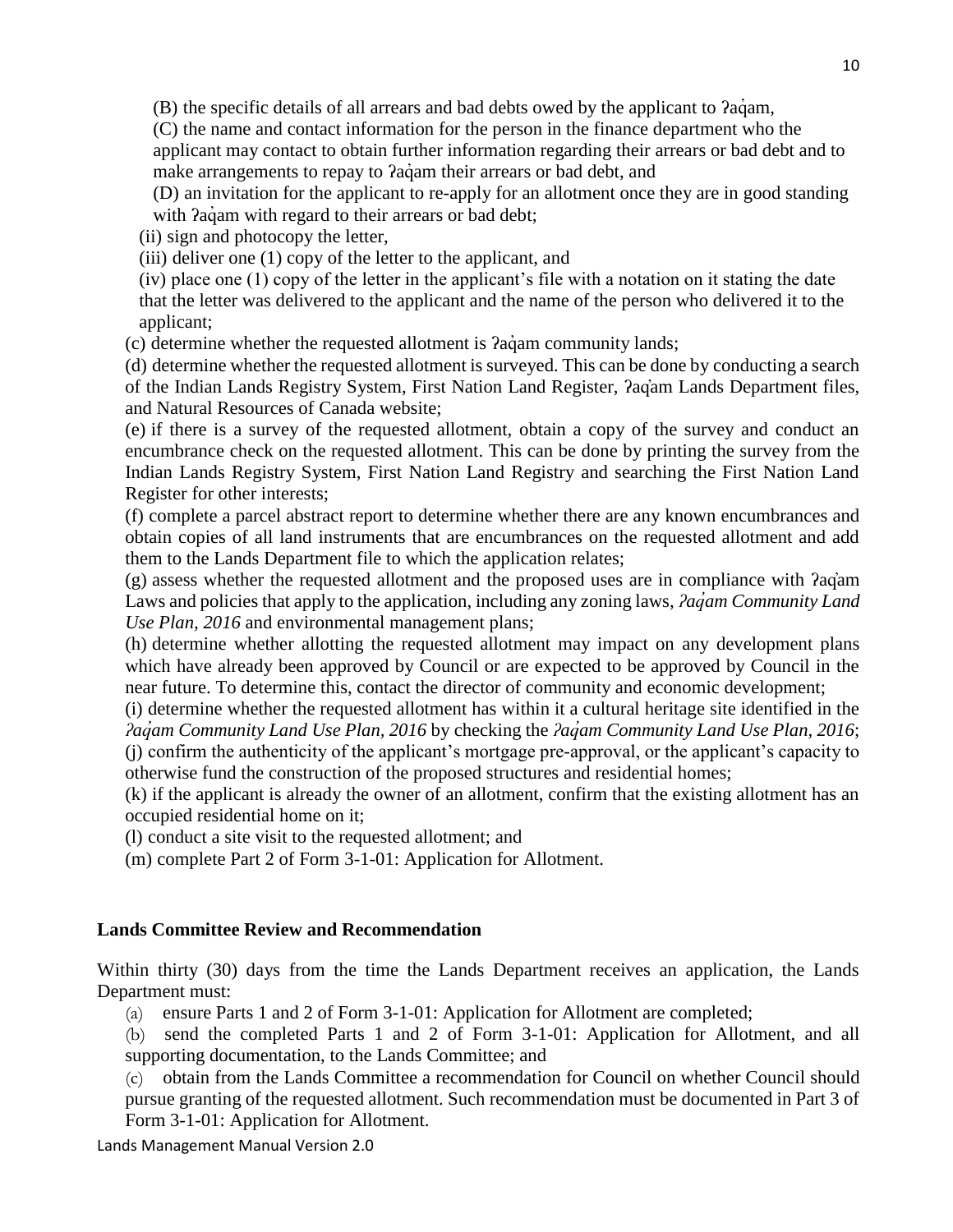#### **Report to Council**

Within forty-five (45) days of receiving an application, the Lands Department must:

(a) ensure Parts 1, 2 and 3 of Form 3-1-01: Application for Allotment are completed; and

(b) provide the completed Form 3-1-01: Application for Allotment to Council, along with all supporting documentation.

#### **Council Preliminary Decision on Allotment**

Council must ensure the following conditions are met before making a preliminary decision on whether to grant a requested allotment to an applicant:

(a) an applicant must be a member;

- (b) the requested allotment must be consistent with the best interests of  $2a\dot{q}$ am;
- (c) the requested allotment must be within *?agam community lands*;
- (d) there must be a survey or sketch of the requested allotment;

(e) the applicant must have either provided evidence in a form approved by Council that shows they have sufficient funds to construct the proposed structure and residential homes, or provided evidence of a mortgage pre-approval that was checked for authentication by the Lands Department and that meets the requirements of this policy;

(f) there must be legal access to the requested allotment, unless exceptional circumstances exist and Council grants an exception;

(g) the requested allotment must not be inconsistent with known encumbrances, unless the interest holder for the known encumbrance has provided a written letter setting out that they agree to the allotment;

(h) the requested allotment must not adversely impact on development plans which have already been approved by Council;

(i) if the applicant is the owner of an existing allotment, there must be an occupied residential home on that allotment;

(j) the requested allotment must be in compliance with ʔaq̓am laws and policies that apply to the application, including any zoning laws, *ʔaq̓am Community Land Use Plan, 2016*, environmental management plans and environmental review requirements; and

(k) if ʔaq̓ am has provided a guarantee for a mortgage relating to a residential home on the requested allotment:

(i) that mortgage must be discharged, and

(ii) the allotment must be consistent with *?aq*̃ am housing policies.

#### **Council Decision**

At the next duly convened meeting of Council following their receipt of a Form 3-1-01: Application for Allotment from the Lands Department, Council must:

(a) pass a Band Council Resolution that sets out Council's decision to:

(i) preliminarily approve the allotment and the conditions required under subsection 18(2) of the *<i>���am Allotment Law* (and this policy) that must be complied with before Council will grant a final allotment, or

(ii) deny the application and Council's reasons for such denial;

(b) complete Part 4 of Form 3-1-01: Application for Allotment; and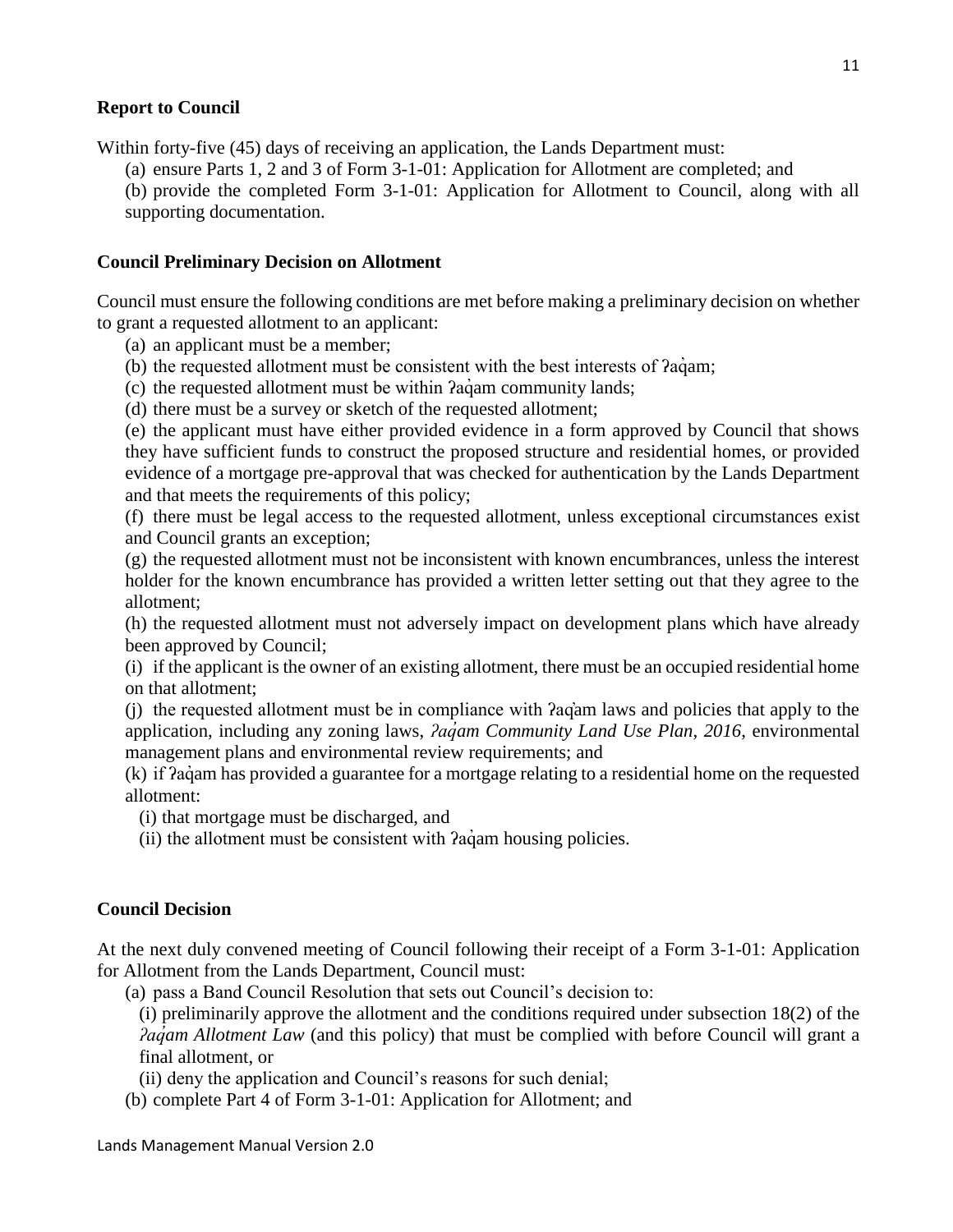(c) return Form 3-1-01: Application for Allotment to the Lands Department along with the executed Band Council Resolution.

## **Notice to Applicant**

As soon as practical after receiving a preliminary decision on an allotment from Council, the Lands Department must complete Part 5 of Form 3-1-01: Application for Allotment and send to the applicant:

- (a) a copy of the completed Form 3-1-01: Application for Allotment;
- (b) a copy of the Band Council Resolution; and
- (c) a letter setting out:
	- (i) whether the application has been preliminarily approved, or rejected;
	- (ii) if the application has been rejected, a summary of the reasons for that rejection; and
	- (iii) if the application has been preliminarily approved, clear statements that:

(A) until the required conditions are met, the *fag*am lands to which the application is connected will remain  $a$  a community lands under the management and control of  $a$  a am,

(B) the required conditions, deadlines and documentation requirements that must be met by the applicant before a final allotment will be granted are set out in Part 5 of Form 3-1-01: Application for Allotment, and

(C) ʔaq̓am will not consider allotting the ʔaq̓am lands to which the application is connected to any other person until after the deadlines set out in Part 5 of Form 3-1-01: Application for Allotment have passed and only if the applicant fails to meet the required conditions by the specified deadlines.

## **Obtaining an Official Plan or Registration Plan to Complete Legal Description Requirements**

- To obtain an official plan or registration plan, the applicant must contact a Canada Land Surveyor. Contact information for Canada Land Surveyors can be found on the Association of Canada Lands Surveyors Website.
- The surveyor will initiate the survey process and will seek to obtain permission from  $a\ddot{a}$ am to enter  $aq<sub>am</sub>$  lands to commence the survey.  $aq<sub>am</sub>$  will need to provide a permission letter to the surveyor.
- A permission letter must not be provided until after Council has made a preliminary decision on the proposed allotment and it must include:
	- o a statement of permission for the surveyor to enter  $2a\gamma$  am lands;
- information on the work that will be carried out by the surveyor, including a copy of a preliminary sketch plan that sets out the area Council is approving to be surveyed;
	- $\circ$  the name of the surveyor(s) to whom the permission applies; and
	- o the signature and title of the authorized signatory.
- After the surveyor has permission to enter *?ag*<sup>am</sup> lands, the surveyor will contact the applicant and enter into a contract for services with him or her.
- After the surveyor and applicant have entered into a contract for services, the surveyor will send a request for survey to the Surveyor General of Canada with the contract for services and the letter of permission attached.
- The Surveyor General of Canada must authorize the survey before the surveyor can begin the work.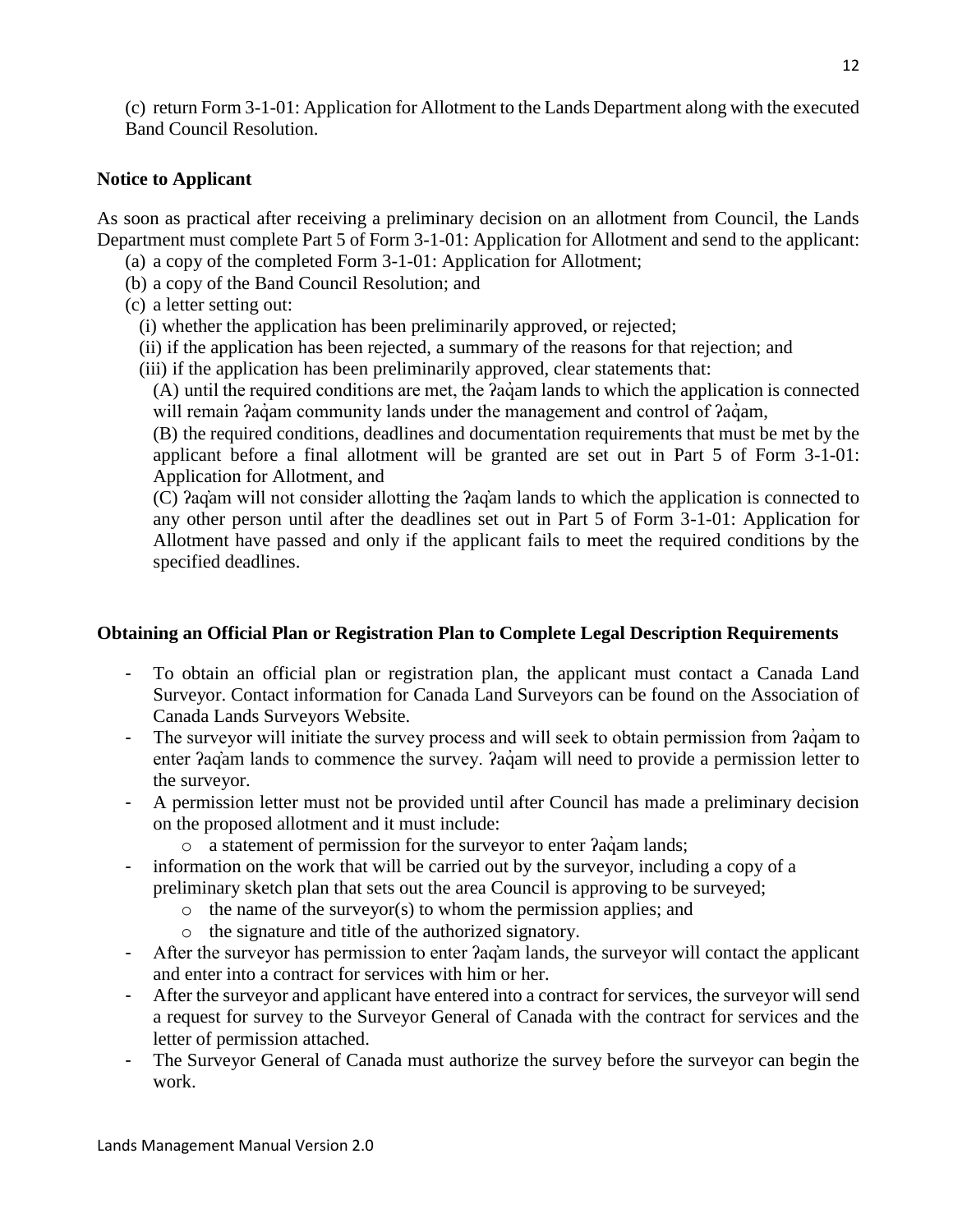- After the surveyor has acquired authorization from the Surveyor General of Canada to conduct the survey, he or she will conduct all the work and review the preliminary survey plan with the applicant.
- Next, the surveyor will provide ʔaq̓am with a request for their review and approval of the preliminary survey plan.
- ʔaq̓am must ensure the preliminary survey plan complies with the scope of work that was approved by  $a$  agam to be conducted by the surveyor and with all  $a$  agam laws and by-laws.
- ʔaq̓am must then approve of the preliminary survey plan in writing by providing the surveyor with either a Band Council Resolution or a letter signed by an authorized signatory.
- After  $2a\ddot{a}$  am approves of preliminary survey plan, the surveyor will:
	- o finalize the survey and send the Mylar to Natural Resources Canada in Edmonton for review and completion;
	- $\circ$  provide a copy of the official plan or registration plan to the applicant and to  $\alpha$  adiam.
- Where  $2a\ddot{q}$  am does not approve of the preliminary survey plan, the Lands Department must work with the applicant and the surveyor to have the plan amended to a form that  $2aq<sub>am</sub>$  will approve.

## **Monitoring Completion of Conditions for Allotment**

As soon as practical after providing an applicant with Council's preliminary decision on their application, the Lands Department must set review dates for monitoring whether the applicant has completed the required conditions.

The Lands Department is responsible for:

(a) monitoring the progress of the applicant in completion of the conditions, in accordance with the plan set out in Part 5 of Form 3-1-01: Application for Allotment;

(b) receiving and maintaining in the Lands Department file all documentation from the applicant that is required by the preliminary decision of the Council; and

(c) marking down in Part 5 of Form 3-1-01: Application for Allotment whether that documentation is received, by whom it is received and the date on which it is received.

## **Report to Council on Completion of Conditions for Allotment**

Where Council preliminarily approves the granting of an allotment the Lands Department must, at the next duly convened Council meeting following the completion deadlines, provide Council with the completed Form 3-1-01: Application for Allotment, and copies of all documentation received in support of completing the conditions in the preliminary approval.

If the Lands Department has received all required documentation in relation to the conditions set out in Council's preliminary approval of an allotment, the Lands Department must also prepare the following documents and provide them to Council for consideration:

(a) two (2) original copies of a Band Council Resolution approving of the allotment and setting out:

(i) the section of the *ʔaq̓am Amended Land Code* or *ʔaq̓am Allotment Law* under which the allotment is being made,

(ii) the full legal name and membership number of the person to whom the allotment is made,

(iii) a legal description of the allotment that refers to a registered plan or official plan,

(iv) a list of all encumbrances on the allotment,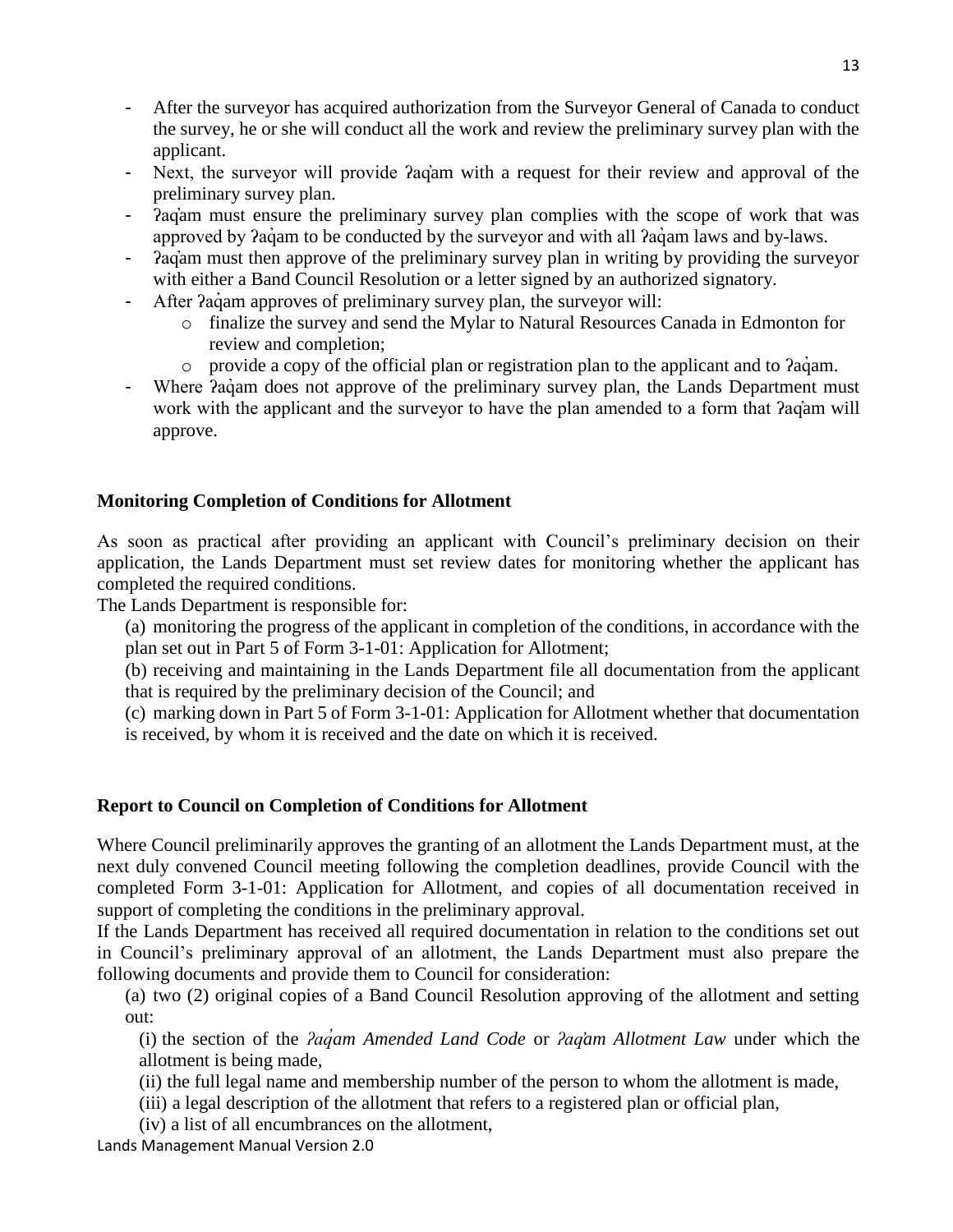(v) the number forming a quorum of Council,

(vi) signature lines for the Chief and all councillors in favor of the Band Council Resolution, and (vii) the date of the Council meeting;

- (b) two (2) copies of a completed Form 3-1-02: Allotment to a Member; and
- (c) two (2) copies of a confirmation letter to the applicant setting out that Council has approved of
- the final allotment and invites the applicant in to execute Form 3-1-02: Allotment to a Member.

### **Council Final Allotment Decision**

Where Council decides to allot a parcel of land to an applicant, Council must:

- (a) pass and sign two (2) copies of a Band Council Resolution, which must meet the requirements of this policy and the *ʔaq̓am Allotment Law*;
- (b) sign two (2) copies of the completed Form 3-1-02: Allotment to a Member;
- (c) forward the signed documents to the Lands Department, along with all documents provided to

Council for consideration.

Where Council decides not to allot a parcel of land to an applicant, Council must:

- (a) provide the Lands Department with their written reasons for not allotting the requested allotment; and
- (b) return to the Lands Department all documents provided to Council for consideration.

## **Letter to Applicant**

Where Council has made a final decision on an application, the Lands Department must provide the applicant with a letter:

- (a) confirming whether the allotment has been approved;
- (b) if the allotment has not been approved, setting out the reasons it was not approved; and

(c) if the allotment has been approved, setting out that the allotment has been approved by Council and inviting the applicant to contact the Lands Department so arrangements can be made for the applicant to execute Form 3-1-02: Allotment to a Member.

#### **Execution of Allotment to Member by the Applicant**

The Lands Department must ensure that the Form 3-1-02: Allotment to a Member is executed by the applicant and by an authorized signatory for  $2aq$  am.

#### **Registering the Allotment**

After the applicant and an authorized signatory for *Pagam* execute Form 3-1-02: Allotment to a Member, the Lands Department must ensure the allotment is registered in accordance with Policy 2 in the First Nation Land Register.

#### **Completing and Issuing the Certificate of Possession**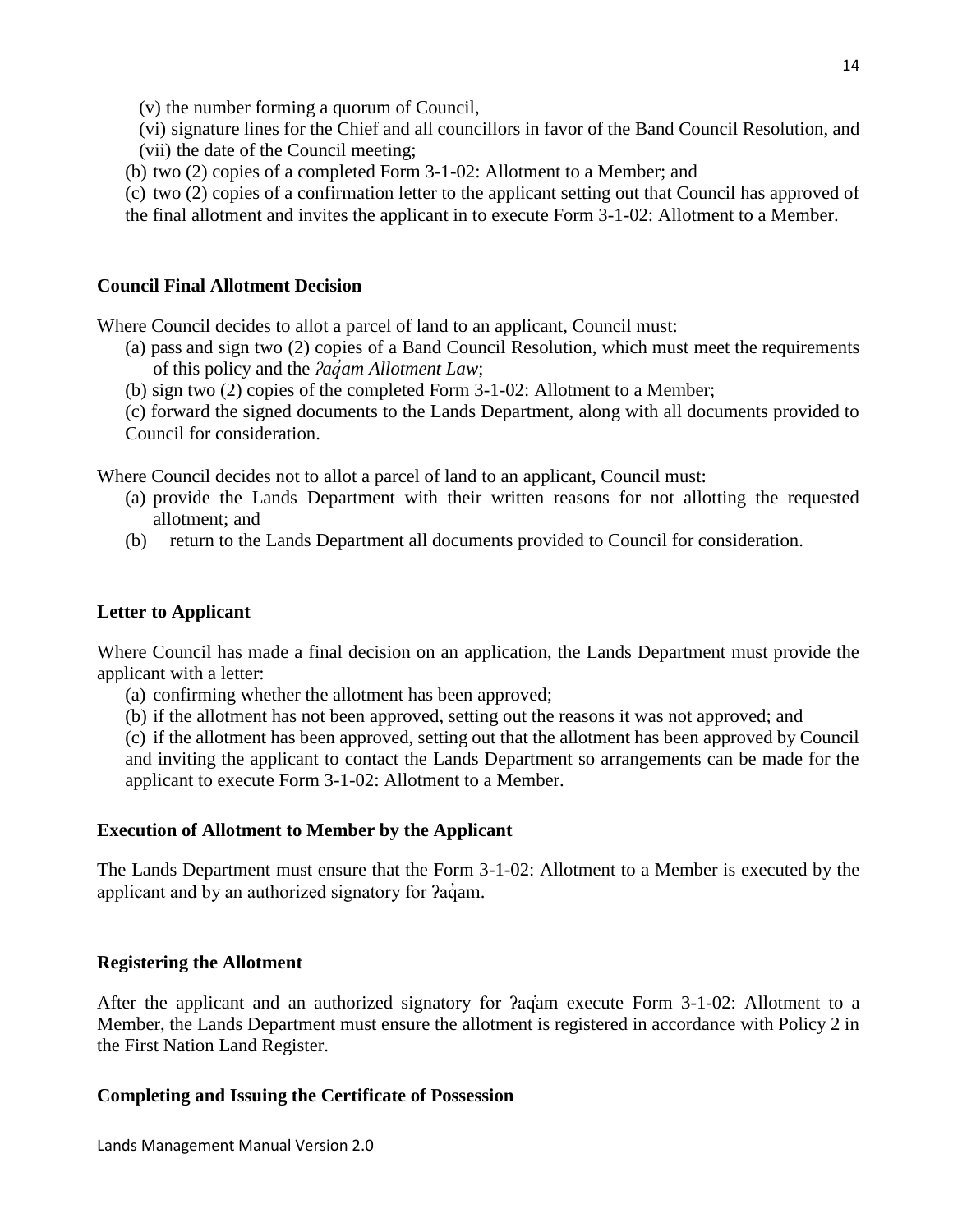After the allotment is registered, the Lands Department must:

(a) complete and have an authorized signatory sign one (1) Form 3-2-04: Certificate of Possession for each new allotment holder; and

(b) provide each new allotment holder with:

(i) the names of all ʔaq̓ am laws, by-laws and *ʔaq̓am Community Land Use Plan, 2016* which are in effect and the locations where the new allotment holder may access such laws, by-laws and *ʔaq̓am Community Land Use Plan, 2016*,

(ii) one (1) original, signed copy of the Band Council Resolution granting the final allotment,

(iii) one (1) original, signed copy of Form 3-1-02: Allotment to a Member,

(iv) one (1) original, signed copy of Form 3-2-04: Certificate of Possession, and

(v) the updated Parcel Abstract Report; and

(c) send the new allotment holder's information to the *Paq*uam Finance Department to update the taxation and assessment rolls.

#### **Documentation Requirement**

<span id="page-14-0"></span>The Lands Department must complete Part 6 of Form 3-1-01: Application for Allotment.

#### **Resources and Forms**

Besides this policy, consult the following resources:

(a) the *ʔaq̓am Amended Land Code;*

(b) the *ʔaq̓am Allotment Law*;

(c) the *ʔaq̓am Community Land Use Plan, 2016*;

(d) the Deputy Registrar at the First Nations Land Registry, who at the time of the writing of this Manual is:

Brenda Power Phone: 819-743-4739 Email: [brenda.power@canada.ca](mailto:brenda.power@canada.ca)

(e) the First Nations Land Management Resource Center's Developmental and Operational Support Technician, who at the time of the writing of this Manual is:

Patti Wight Phone: 250-981-6870

Email: [pwight@labrc.com](mailto:pwight@labrc.com)

#### **FORMS**

- **3-1-01 Application for Allotment**
- □ 3-1-02 Allotment to a Member
- □ 3-1-03 Undertaking to Build Residential Home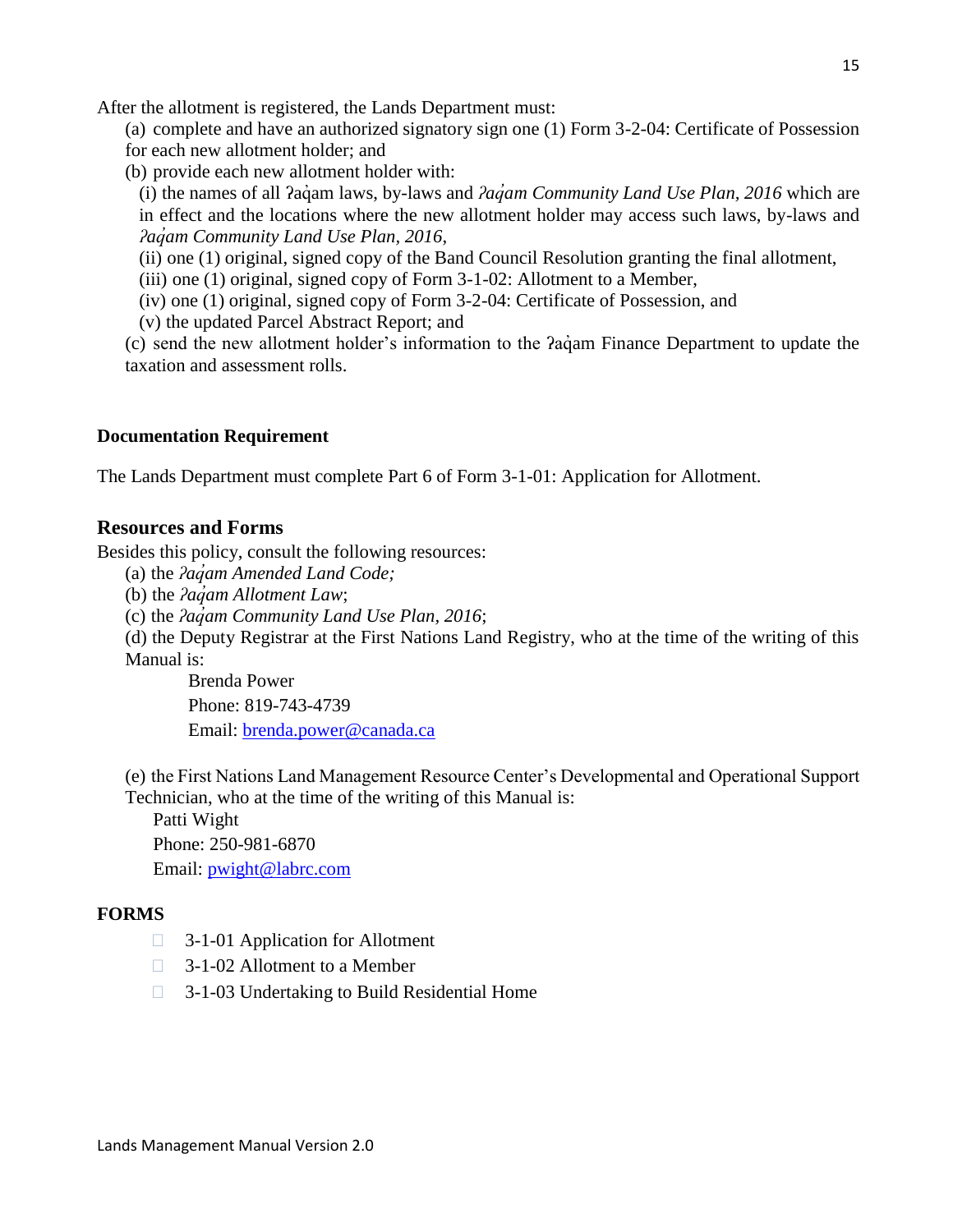# <span id="page-15-0"></span>**Policy 3-2: Transferring Allotments**

## <span id="page-15-1"></span>**Purpose**

The objectives of this policy are to:

- (a) provide the procedures that must be followed when an allotment holder, or their personal representative, transfers their allotment in *?agam lands to another member or to ?agam; and*
- (b) clarify the roles and responsibilities of the Lands Department in relation to the transfer of an allotment.

This policy does not address matters relating to a person's right to the use, occupancy and possession of an allotment and the division of interests in an allotment on the breakdown of a marriage or the death of a spouse or common-law partner. **The rules regarding such matters are addressed in the** *ʔaq̓am Matrimonial Real Property Law*, which is administered by the courts, not by *Paquam*. The role of ʔaq̓am is limited to assisting with the registration of a transfer of such interests once a determination has been made with regard to that transfer.

#### <span id="page-15-2"></span>**Roles and Responsibilities**

#### **Role of Council**

Council is responsible for the following in addition to what is stated in Policy 1:

(a) enacting laws pursuant to section 33.1 of the *ʔaq̓am Amended Land Code* providing for the transfer, devise or otherwise disposal of land held under an allotment from one member to another;

(b) cancelling or correcting any allotment over ʔaq̓am lands that was issued in error, by mistake or fraud;

(c) cancelling or correcting any allotment by agreement between ʔaq̓ am and the allotment holder; and

(d) consenting to the transfer of an allotment to another member where the transfer is the result of a sale by the superintendent under section 50(2) of the *Indian Act*.

#### **Role of the Lands Department**

The Lands Department is responsible for:

(a) providing members with the forms that are relevant to the registration of a transfer of an allotment;

(b) providing members with information regarding the process for registering the transfer of an allotment;

(c) registering transfers of allotments in the First Nations Land Registry; and

(d) maintaining a copy of all land instruments related to allotments in the ʔaq̓am Lands Department file to which a transfer of an allotment relates.

The Lands Department is not responsible for, and must not provide advice to members on:

- (a) the negotiation, drafting or execution of a land instrument that transfers an interest in an allotment;
- (b) whether a transfer of an allotment is valid or enforceable; or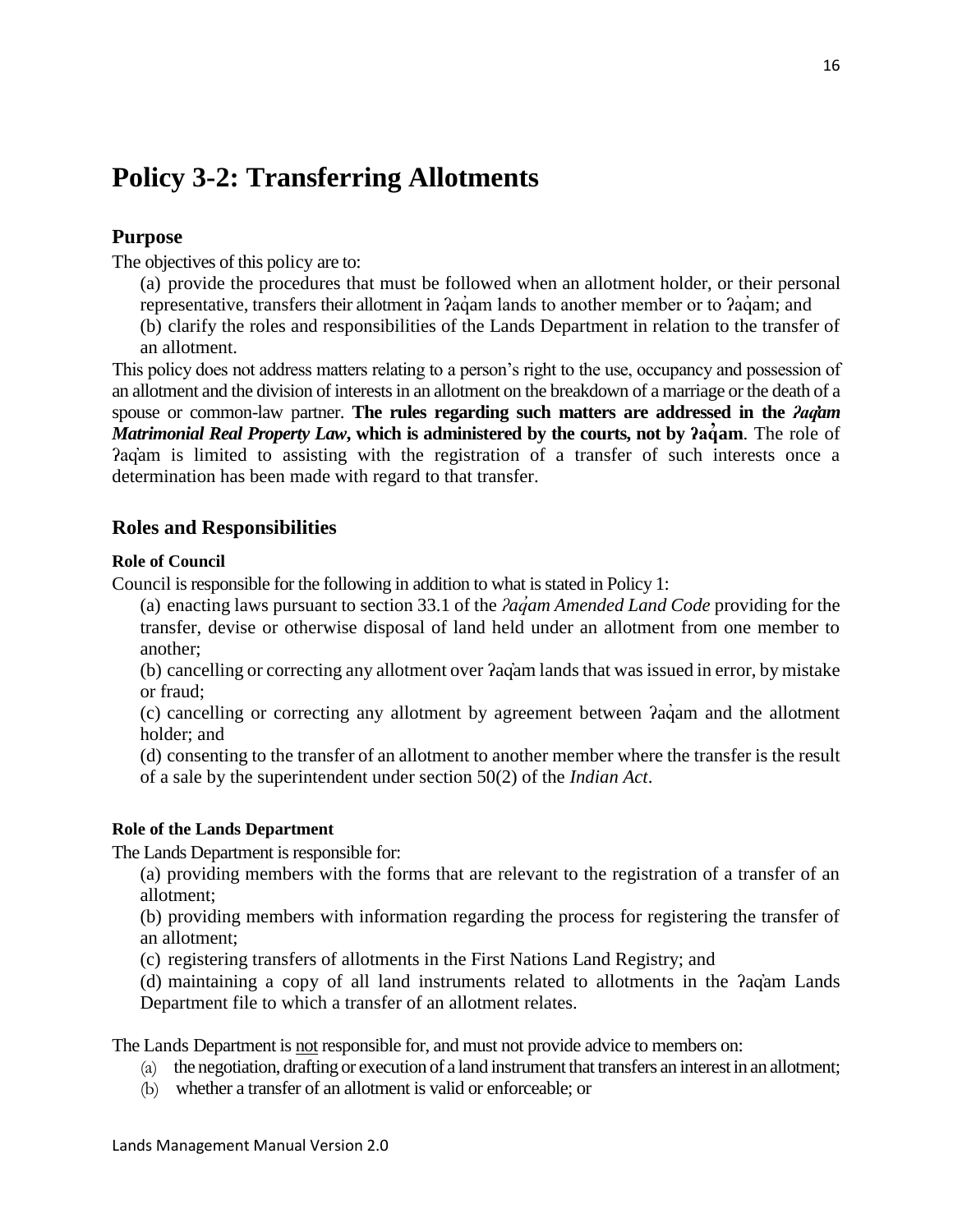(c) any matter in relation to a dispute over the division of property on-reserve.

#### **Role of the Lands Committee**

The Lands Committee has NO role in the transfer of allotments from one member to another.

#### **Role of the Minister**

The Minister is responsible for:

- under section 51 of the *Indian Act*, managing the assets of a Member who is deemed mentally incompetent; and
- under section 52 of the *Indian Act*, at his or her sole discretion, managing the assets of a member who is under the age of nineteen (19) years.

## <span id="page-16-0"></span>**Legal Authorities**

Relevant statutory authorities include:

- e sections  $50(1)$  to  $50(3)$ ,  $51$  and  $52$  of the *Indian Act*;
- section 16(4) of the *First Nations Lands Management Act*;
- sections 30.3, 31.1, 33.1 to 33.4 and 36.1 to 36.6 of the *ʔaq̓am Amended Land Code*; and
- the *Pagam Allotment Law*.

Sections 50(1) to 50(3), 51 and 52 of the *Indian Act* state:

Section 16(4) of the *First Nations Lands Management Act* states:

Sections 30.3, 31.1, 33.1 to 33.4 and 36.1 to 36.6 of the *ʔaq̓am Amended Land Code* state:

The *ʔaq̓am Allotment Law* sets out rules and procedures for the:

- role of Council and the Lands Department in the management of allotments;
- procedures to be followed for the creation, granting and registration of an allotment;
- rules around the disposal, assignment, and transfer of allotments;
- entitlements of an allotment holder;
- responsibilities of an allotment holder;
- acquisition of a Certificate of Possession; and
- power of Council to cancel an allotment and the cancellation procedure.

#### <span id="page-16-1"></span>**Policy**

#### **What is Transferred?**

When an allotment holder transfer's their allotment to another member or to ?aq'am, legal title to the requested allotment remains with Canada but all the allotment holder's rights and obligations in relation to that allotment are transferred.

#### **Registration**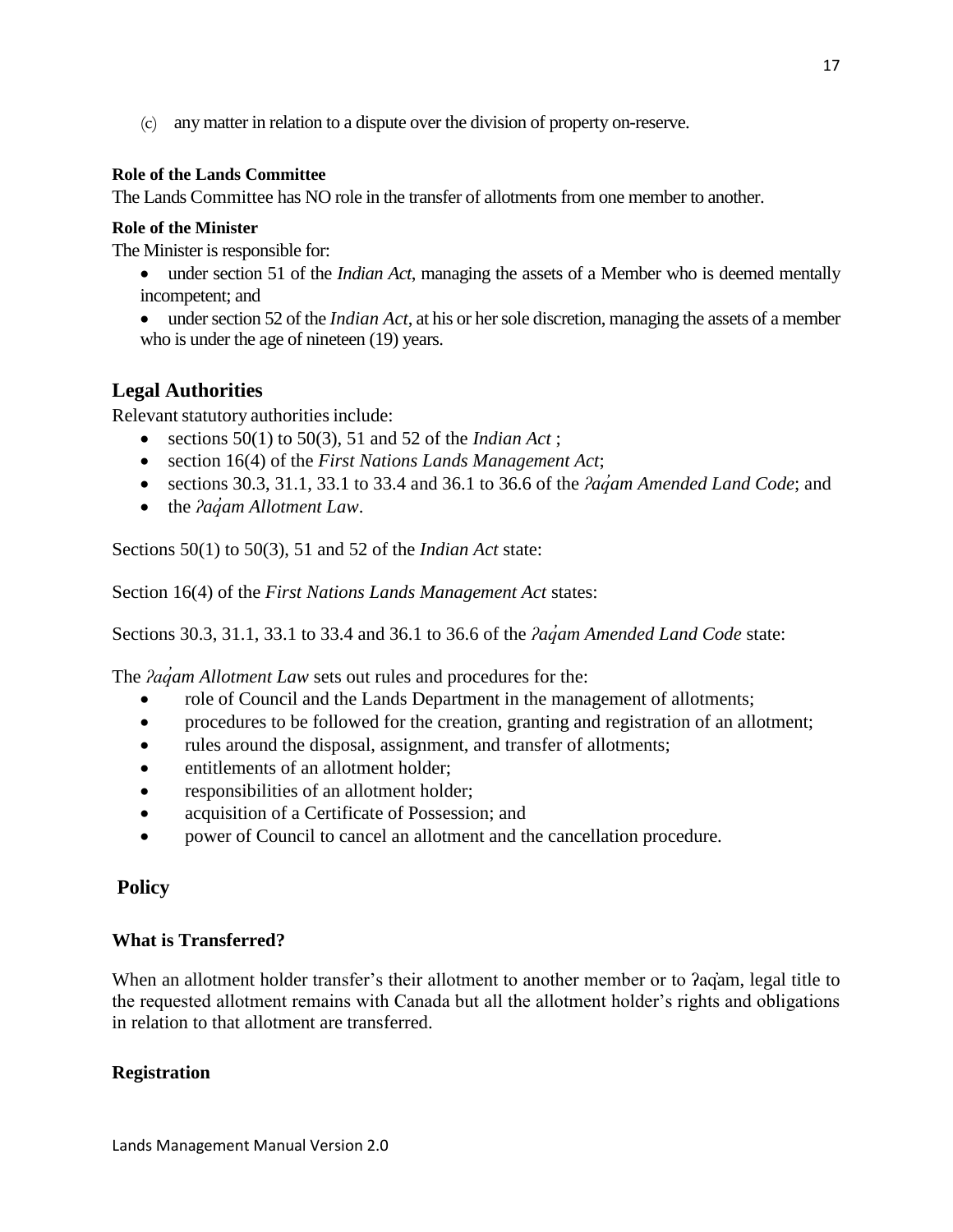A document that registers the transfer of an allotment must be in Form 3-2-01: Transfer of Interest in Allotment.

The registration of a Form 3-2-01: Transfer of Interest in Allotment is not proof that a transfer of an allotment was validly made. Both the transferor and transferee are responsible for ensuring their interests in the transfer of an allotment are protected. They may do so by consulting with their own independent legal counsel.  $2a\dot{q}$  am has no role in ensuring that the transfer of an allotment is validly made.

## **Council Consent**

The *ʔaq̓am Amended Land Code* does not require the approval of Council for a transfer of an allotment to another member except where the transfer is the result of a sale by the superintendent under section 50(2) of the *Indian Act*.

## **Environmental Assessment**

Although it is uncommon, the transfer of an allotment may be subject to an environmental assessment. Details on environmental assessment are found under Policy 8.

## **Transfers to Persons under Nineteen (19) years of Age**

Although an allotment holder may transfer lawful possession to a person under nineteen (19) years of age, the Minister may, at his or her sole discretion, take over the management and control of that allotment on behalf of the person under nineteen (19) years of age.

## **Transfers on Death**

ʔaq̓am has no authority to decide who will inherit a deceased member's allotment. A member who believes they are entitled to an allotment by testamentary disposition or succession must contact INAC's Wills and Estates personnel to determine whether they are entitled to that allotment and the process that must be followed to give effect to the transfer of that allotment into their name.

ʔaq̓am has no authority to determine whether the transfer of a deceased member's allotment is valid. The role of ʔaq̓am in the transfer of an allotment belonging to a deceased member is limited to:

(a) providing Form 3-2-01: Transfer of Interest in Allotment to members and their representatives; and

(b) at the request of a transferor or transferee, registering their completed Form 3-2-01: Transfer of Interest in Allotment in the First Nation Land Register.

## **Transfer Where Allotment Holder is Declared Mentally Incompetent**

- It is  $2aq<sub>am</sub>$  policy to presume that an allotment holder who is transferring their allotment to another member is mentally competent to do so.
- $a$ <sup>a</sup>  $a$ <sup>a</sup>  $a$  has no authority to determine whether a member is mentally incompetent. Such determinations can only be made by a health authority or a court.
- Pagam has no authority to make decisions regarding the transfer of assets belonging to a member who has been declared mentally incompetent by a health authority or a court,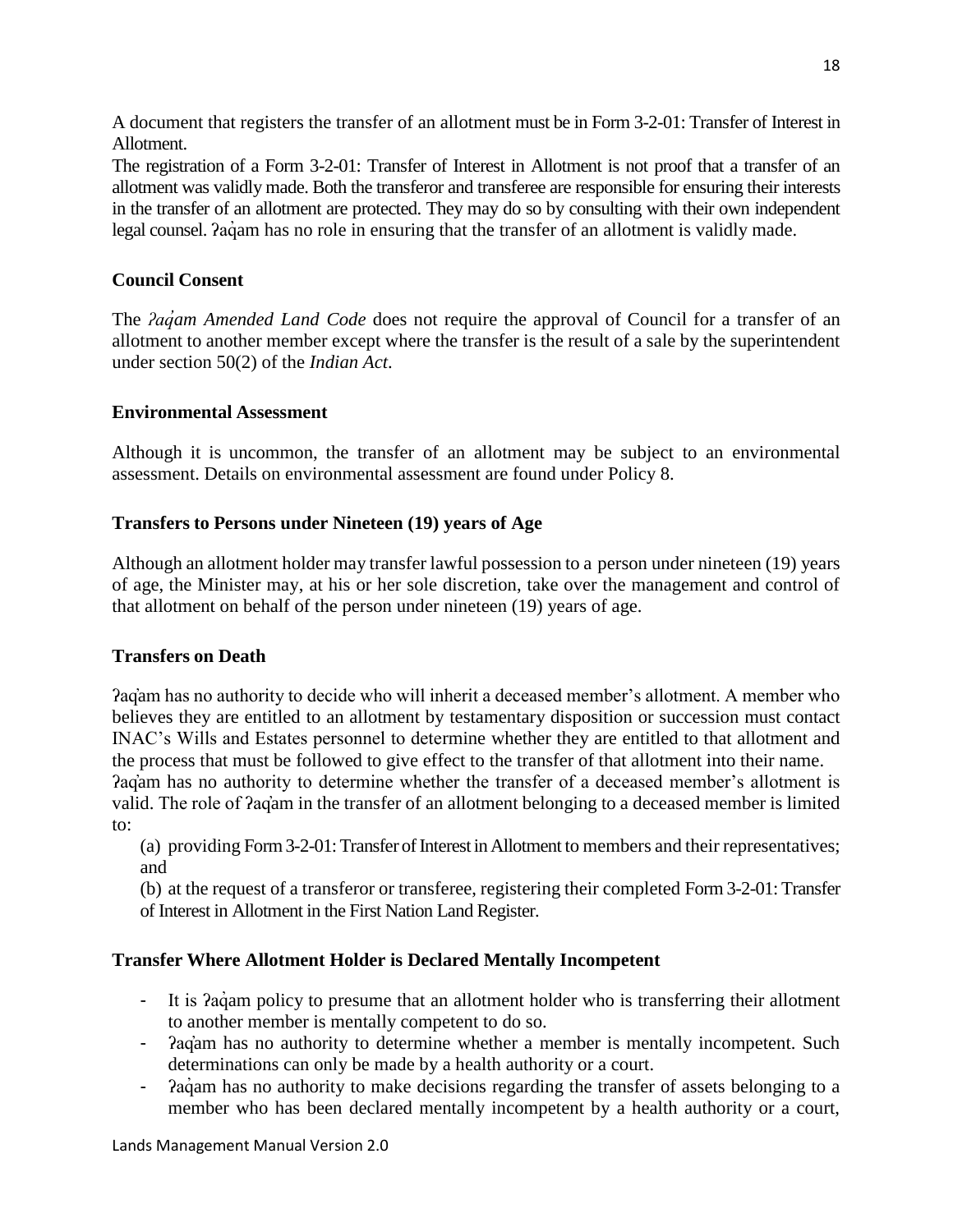regardless of whether or not that member normally resides on *?agam lands*. Such decisions can only be made by:

(a) either the Minister or a person appointed by the Minister if that member is ordinarily resident on *?agam lands*; or

(b) a person named in the member's power of attorney or in a court order, if that member is not ordinarily resident on *Paq*am lands.

- The role of  $2aq<sub>î</sub>$  in the transfer of a mentally incompetent member's allotment is limited to:
- (a) providing Form 3-2-01: Transfer of Interest in Allotment to members and their representatives; and

(b) at the request of a transferor or transferee, registering their completed Form 3-2-01: Transfer of Interest in Allotment in the First Nation Land Register.

- A member who receives an allotment from an allotment holder who normally resides on *Pagam* lands, and knows that the allotment holder was declared mentally incompetent prior to the transfer, must contact INAC personnel to determine the appropriate process for the transfer of that allotment.
- A member who receives an allotment from an allotment holder who normally does not reside on ʔaq̓am lands, and knows that the allotment holder was declared mentally incompetent prior to the transfer is encouraged to consult with their own legal counsel. The transferee must ascertain whether the person who is signing for the transfer of that allotment has a legal power of attorney or an order from the court allowing them to execute that transfer of allotment on behalf of the allotment holder.

## **Disputes Regarding a Transfer of Allotment**

Where a person has a dispute with another person or with  $2q$  am in relation to the possession, use or occupation of  $2a\dot{q}$  am lands, they may request that the dispute be resolved in accordance with Part 8 of the *ʔaq̓am Amended Land Code*. They may also access the courts to ascertain their rights.

## <span id="page-18-0"></span>**Process**

## **Process for the General Transfer of Allotments**

Where the Lands Department receives a request from a person for assistance in, or information with regard to, transferring an allotment, the Lands Department must:

- (a) provide that person with the following documents:
	- (i) two (2) copies of Form 3-2-01: Transfer of an Interest in Allotment,
	- (ii) one (1) copy of this policy,
	- (iii) one (1) copy of Policy 2, and
	- (iv) if the transferor is not deceased and has a spouse or common-law partner, two (2) copies
- of Form 3-2-03: Consent of Spouse or Common-Law Partner; and
- (b) advise that person that:
	- (i) the transfer of an allotment is a private matter between the transferor and transferee;
	- (ii) *Pag*<sup>a</sup>m plays no role in the negotiation, drafting or execution of a transfer of an allotment;
	- (iii) ʔaq̓ am does provide Form 3-2-01: Transfer of Interest in Allotment to members for their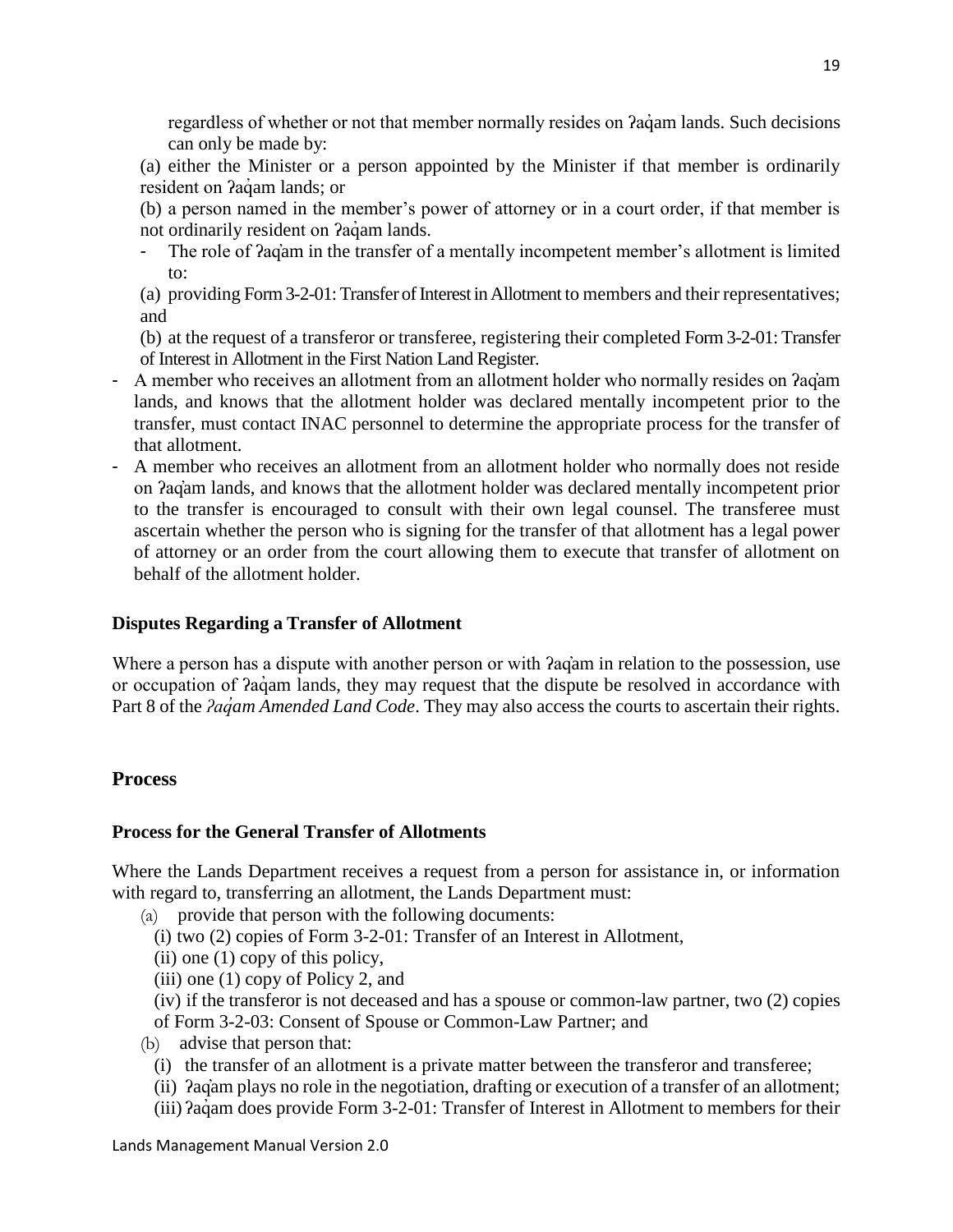use in registering a transfer but:

- Paquare am does not guarantee the condition of the land being transferred using the form, or that the transfer will be valid and enforceable; and
- ʔaq̓am will not assume any liability for any claims, losses, or damages arising out of the use of Form 3-2-01: Transfer of Interest in Allotment;

(iv) before signing Form 3-2-01: Transfer of Interest in Allotment, the transferee and transferor are strongly encouraged to seek independent legal advice regarding the transfer to ensure that the deal being entered into is legally enforceable and that it involves what the parties entering into it think it involves;

(v) the transfer of an allotment will not be enforceable if it is not registered in the First Nation Land Register; and

(vi) the role of  $2a\ddot{q}$  am in the transfer of an allotment is limited to:

providing Form 3-2-01: Transfer of Interest in Allotment;

 at the request of a transferor or transferee, and in accordance with Policy 2, registering their completed Form 3-2-01: Transfer of Interest in Allotment in the First Nation Land Register and

issuing Form 3-2-04: Certificate of Possession to the new allotment holder.

The Lands Department must receive and register all transfers of an allotment in accordance with Policy 3-1 in the First Nation Land Register.

Once registration is completed, the Lands Department must:

(a) prepare and have Council sign Form 3-2-04: Certificate of Possession;

(b) make a copy of the signed Form 3-2-04: Certificate of Possession and place it in the Lands Department file;

- (c) provide the new allotment holder with:
	- (i) the original, signed Form 3-2-04: Certificate of Possession;

(ii) updated Parcel Abstract Report; and

(iii) the names of all ʔaq̓ am laws, by-laws and *ʔaq̓am Community Land Use Plan, 2016* which are in effect and the locations where the new allotment holder may access such laws, by-laws and *ʔaq̓am Community Land Use Plan, 2016*,

(d) document in the Lands Department file that steps 3(a) through (c) have been completed; and

(e) send the new allotment holder's information (i.e. Name, Address, Legal Description and House number) to the  $2a\ddot{a}$  am Finance Department to update the taxation and assessment rolls.

## **Process for Transfer of Allotment to a Purchaser under Subsection 50(2) of the Indian Act**

Where a member or the superintendent requests assistance in transferring an allotment under subsection (2) of the *Indian Act* to a purchaser, the Lands Department must provide that person with:

(a) two (2) copies of Form 3-2-01: Transfer of Interest in Allotment Lands; and

(b) two (2) copies of Form 3-2-02: Declaration of Superintendent.

The purchaser must:

(a) complete and sign two (2) copies of Form 3-2-01: Transfer of Interest in Allotment, attaching all required documentation to it; and

(b) provide the completed Form 3-2-01: Transfer of Interest in Allotment to the Lands Department.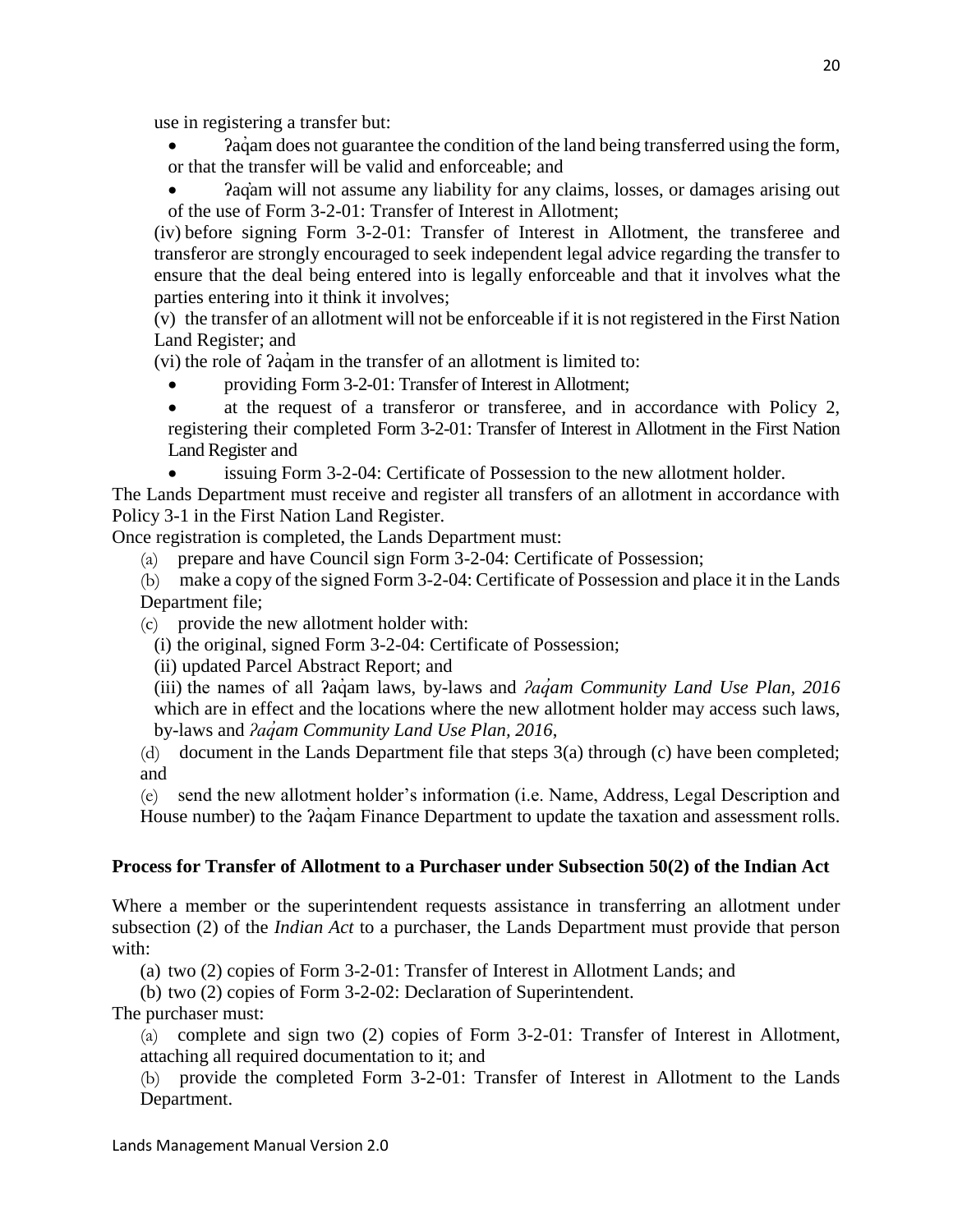The Lands Department must provide the Form 3-2-01: Transfer of Interest in an Allotment completed by the purchaser to the Superintendent, along with two (2) copies of Form 3-2-02: Declaration of Superintendent.

The Superintendent must:

(a) sign Form 3-2-01: Transfer of Interest in an Allotment on behalf of the deceased Transferee;

- (b) complete and sign two (2) copies of Form 3-2-02: Declaration of Superintendent; and
- (c) return the completed forms to the Lands Department.

Council must approve of the transfer, in writing by signing two (2) copies of a Band Council Resolution and the Lands Department must place one (1) copy in the Lands Department file, and the other copy in the Executive Assistant's files.

The Lands Department must register the transfer in accordance with Policy 2 in the First Nation Land Register.

Once registration is completed, the Lands Department must:

(a) prepare and have a member of Council sign Form 3-2-04: Certificate of Possession;

(b) make a copy of the signed Form 3-2-04: Certificate of Possession and place it in the Lands Department file; and

(c) provide the new allotment holder with:

(i) the original, signed Form 3-2-04: Certificate of Possession;

(ii) updated Parcel Abstract Report; and

(iii) the names of all ʔaq̓ am laws and *ʔaq̓am Community Land Use Plan, 2016* which are in effect and the locations where the new allotment holder may access such laws and *ʔaq̓am Community Land Use Plan, 2016*,

and document in the Lands Department file that this has been completed,

(d) send allotment holder's information to the *Paq*uam Finance Department to update the taxation and assessment rolls.

## **Process for Reversion of an Allotment to ʔaq̓am Under an Estate Transfer Pursuant to Section 50(3) of the Indian Act**

Where no tender is received within six (6) months (or period directed by the Minister) from the date when an allotment is offered for sale by the Superintendent under subsection 50(2) of the *Indian Act*, the land automatically reverts to *Pagam*, subject to any payment as is directed by the Minister to be paid to the devisee or descendent from the funds of  $2qq$  am as compensation for permanent improvements to the allotment.

The Lands Department must ensure:

(a) any payments directed by the Minister to a devisee or descendent are approved by Council and paid out to the devisee or descendent by the Minister;

(b) one (1) copy of Form 3-2-01: Transfer of Interest in Allotment is completed by the Superintendent and returned to the Lands Department;

(c) one (1) copy of Form 3-2-02: Declaration of Superintendent is completed by the Superintendent and returned to the Lands Department; and

(d) the reversion of the interest to ʔaq̓am registered in accordance with Policy 2 in the First Nation Land Register.

Once the reversion of the interest to *Pagam* is registered, the Lands Department must ensure that the following documents are in the Lands Department file: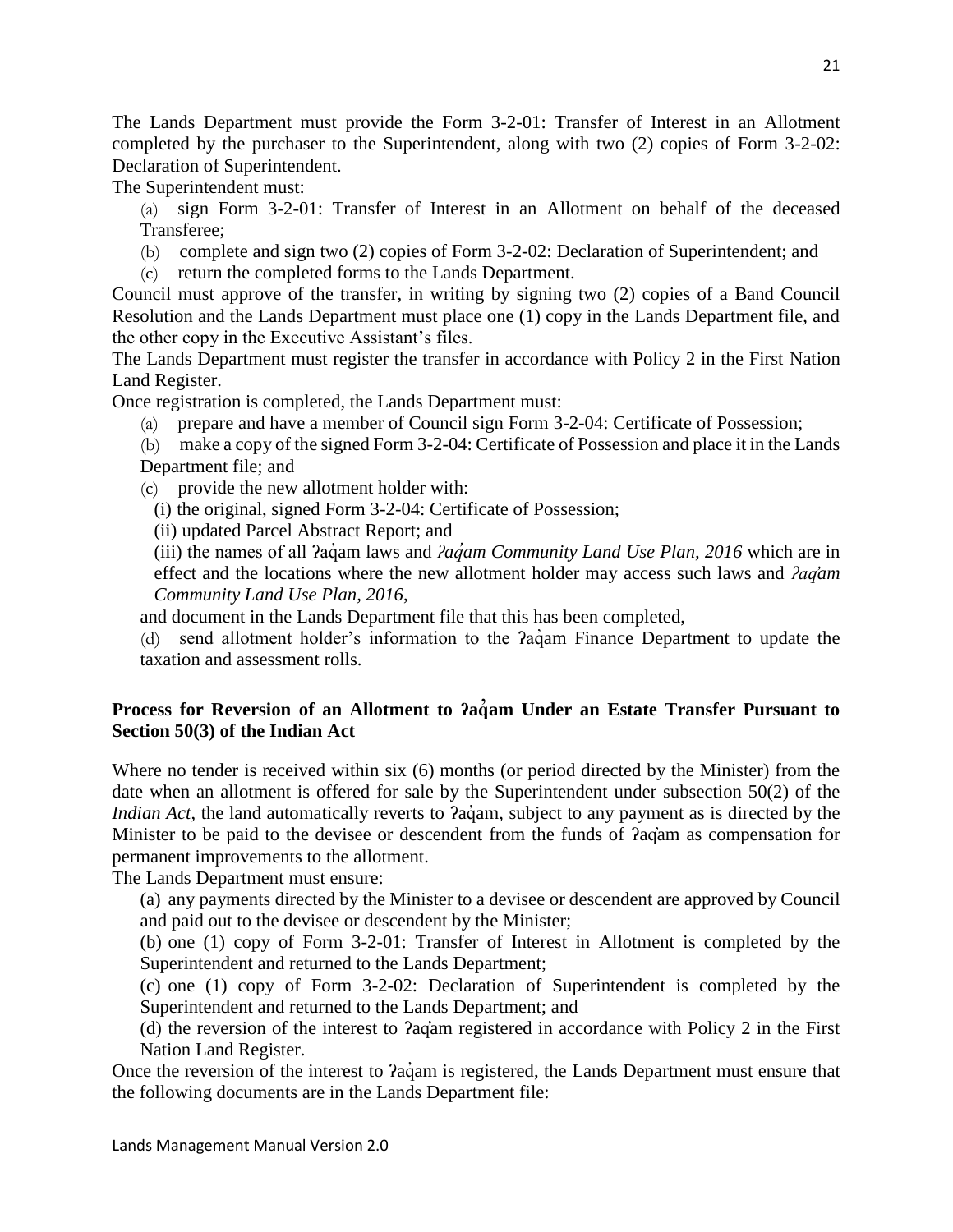- (a) the copy of the completed Form 3-2-01: Transfer of Interest in Allotment;
- (b) the copy of the completed Form 3-2-02: Declaration of Superintendent;
- (c) a copy of the completed registration; and
- (d) the new Parcel Abstract Report.

#### <span id="page-21-0"></span>**Resources and Forms**

Besides this policy, consult the following resources:

- (a) the *ʔaq̓am Amended Land Code;*
- (b) the *ʔaq̓am Allotment Law*;
- (c) the *[First Nations Land Registry Regulations](https://laws-lois.justice.gc.ca/eng/regulations/SOR-2007-231/index.html)*;
- (d) the Deputy Registrar at the First Nations Land Registry, who at the time of the writing of this Manual is:

Brenda Power Phone: 819-743-4739 Email: [brenda.power@canada.ca](mailto:brenda.power@canada.ca)

(e) the First Nations Land Management Resource Center, Developmental & Operational Support Technician who at the time of the writing of this Manual is:

Patti Wight

Phone: 250-981-6870 Email: [pwight@labrc.com](mailto:pwight@labrc.com) 

#### **Forms**

- $\Box$  ?a $\dot{q}$ am Form 3-2-01 Transfer of Interest to Allotment
- $\Box$  ?a $\dot{q}$ am Form 3-2-02 Declaration of Superintendent
- $\Box$  ?a $\dot{q}$ am Form 3-2-03 Consent of Spouse of Common-law Partner
- $\Box$  ?aq'am Form 3-2-04 Certificate Possession
- $\Box$  ?a $\dot{q}$ am Form 3-2-05 Request for Replacement Title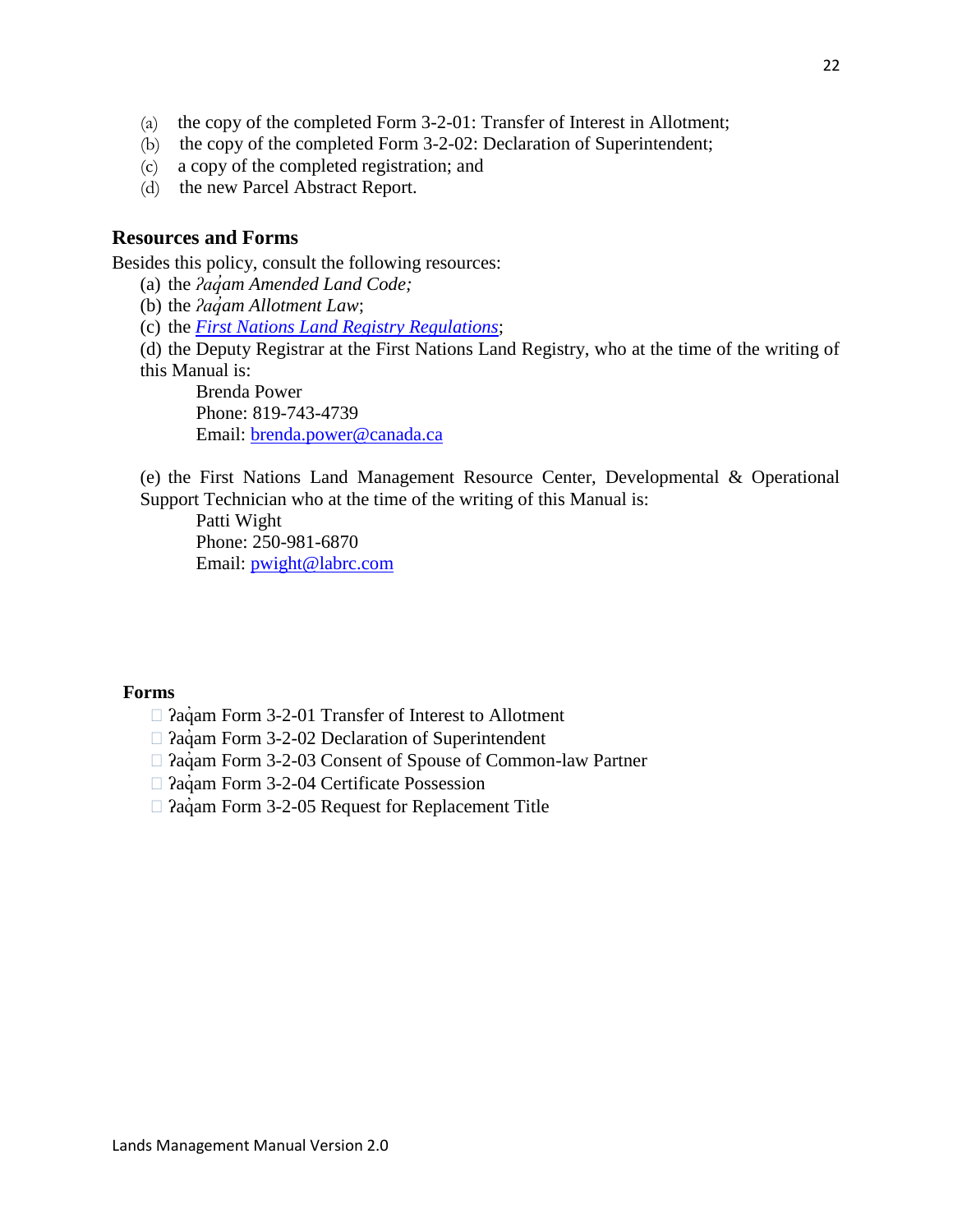# <span id="page-22-0"></span>**Policy 3-3: Leases, Licences, Permits, Easements and other interests in an Allotment**

## <span id="page-22-1"></span>**Purpose**

This Policy provides information to the Lands Department regarding allotment holders who choose to grant interests in their allotments to third parties.

<span id="page-22-2"></span>Band instigated projects are to follow the same process as third party applicants.

## **Roles and Responsibilities**

#### **Role of Council**

See Policy 1 regarding Council Roles and Responsibilities

#### **Role of the Lands Department**

In addition to the Policy 1 Roles and Responsibilities, the Lands Department:

- $\Box$  Is not responsible for ensuring that a lease in  $2a\alpha$  am land permits the leasehold to be mortgaged or charged, that the lease is in good standing, or that the leaseholder is in compliance with the terms of the lease.
- $\Box$  Must not provide any advice to an allotment holder regarding the negotiation, drafting or execution of a lease, licence, permit or easement over land held under an allotment.
- □ When asked for advice on the negotiation, drafting or execution of a lease, licence, permit **or easement over land held under an allotment, the Lands Department must encourage the person asking for advice to seek independent legal advice.**
- $\Box$  Is not responsible to ensure that a lease, licence, permit or easement over land held under an allotment is valid, or to monitor or enforce the terms of a lease, licence, permit or easement over land held under an allotment.
- $\Box$  Is responsible to ensure that an original copy of all leases, licences, permits and easements over land held under an allotment *that are received by the Lands Department from the allotment holder or interest holder*, are registered in the First Nation Land Register.
- $\Box$  Is responsible for maintaining a copy of all leases, licences, permits and easements relating to Paqam land in the appropriate Lands Department files.

#### **Role of the Lands Committee**

See Policy 1

#### **Role of the Allotment Holder**

The allotment holder is responsible for:

(a) overseeing the negotiations, drafting and execution of a lease, licence, permit, easement or other subsidiary interest over land held under an allotment in his or her name;

(b) obtaining the consent of Council to every lease, licence, permit, easement and other subsidiary interest over land held under their allotment;

(c) ensuring that any lease, licence, permit, easement or other subsidiary interest over land held under an allotment that he or she grants is in accordance with the *ʔaq̓am Amended Land Code*,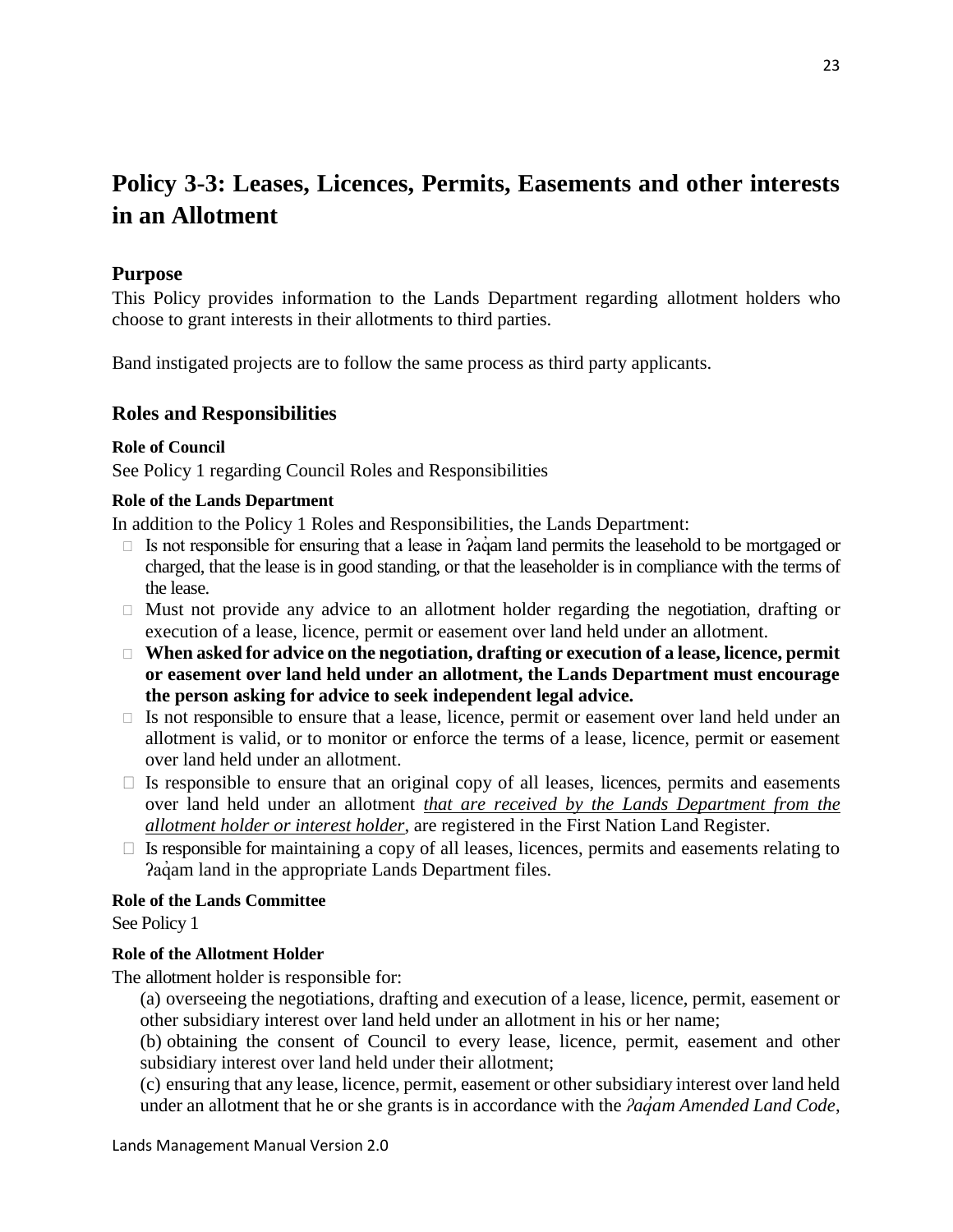Pagam laws and any applicable provincial or federal legislation;

(d) ensuring that any lease, licence, permit, easement or other interest over land held under an allotment that he or she grants is submitted to the Lands Department for registration; and (e) monitoring and compliance of any lease, licence, permit, easement or other interest that he or she grants over land held under his or her allotment.

## <span id="page-23-0"></span>**Legal Authorities**

The relevant authorities are:

- (a) sections 30.2 30.6, 31.1, 33.1 and 36.1 to 36.3 of the *ʔaq̓am Amended Land Code*; and
- (b) sections 34, 36 and 37 of the *ʔaq̓am Allotment Law*.

Sections 30.2 – 30.6, 31.1, 33.1 and 36.1 to 36.3 of the *ʔaq̓am Amended Land Code* state that: 30.2

<span id="page-23-1"></span>Sections 34, 36 and 37 of the *ʔaq̓am Allotment Law* state that:

## **Policy**

## **Characteristics of a Lease of an Allotment**

A lease of lands held under an allotment includes the following characteristics:

- (a) is a private contract between the lessor and the lessee;
- (b)  $aq$ aqi is never the lessor but may be the lessee;
- (c) the original lessor is always the allotment holder;
- (d) the lessee may be any person, whether they are a member or not;
- (e) it provides the lessee a right of access to *Pagam lands*;
- (f) if specified in the lease, it may provide the lessee with the ability to reside on  $2a\ddot{q}$  am lands;
- (g) its terms and conditions are determined between the lessor and lessee;

(h) unless ʔaq̓ am is the lessee, ʔaq̓am does not participate in its negotiation, drafting or execution; and

(i) if it is an original lease, it must be consented to by Council.

## **Characteristics of a Licence over an Allotment**

A licence over lands held under an allotment includes the following characteristics:

- (a) it is a private contract between the licensor and licensee;
- (b)  $2a\dot{q}$  am is never the licensor but may be the licensee;
- (c) the original licensor is always the allotment older;
- (d) the licensee may be any person, whether they are a member or not;
- (e) its terms and conditions are determined between the licensor and licensee;

(f) unless ʔaq̓ am is the licensee, ʔaq̓ am does not participate in its negotiation, drafting or execution; and

(g) if it is an original licence, it must be consented to by Council.

## **Characteristics of a Permit over an Allotment**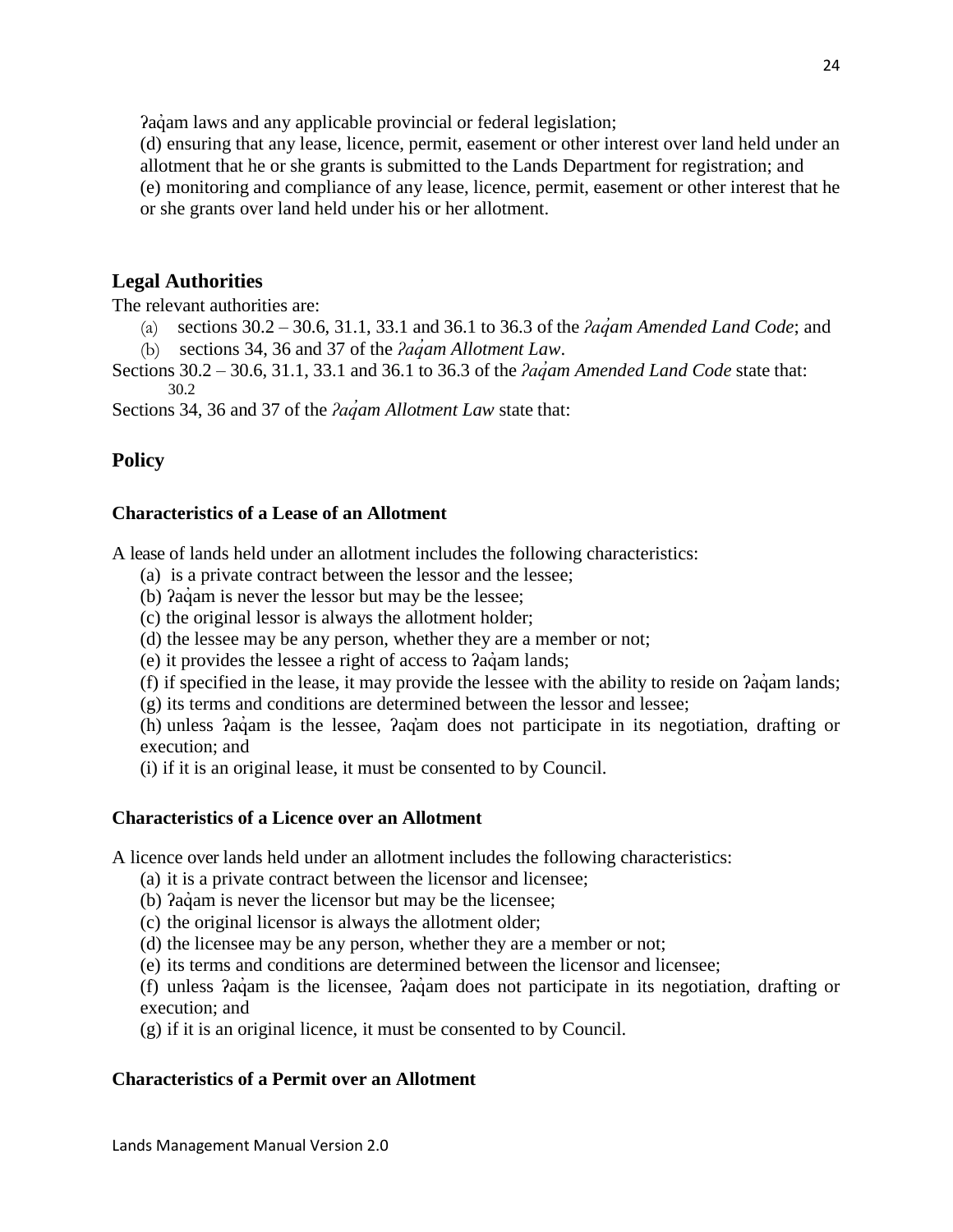A permit over lands held under an allotment includes the following characteristics:

- (a) it is a private contract between the permittor and permittee;
- (b)  $2a\dot{q}$  am is never the permittor but may be the permittee;
- (c) the permittor is always the allotment holder;
- (d) the permittee may be any person, whether they are a member or not;

(e) if specified in the permit, it may provide the permittee with the ability to reside on ʔaq̓ am lands; and

(f) its terms and conditions are determined between the permittor and permittee;

(g) unless ʔaq̓ am is the permittee, ʔaq̓am does not participate in its negotiation, drafting or execution; and

(h) if it is an original permit, it must be consented to by Council.

## **Characteristics of an Easement over an Allotment**

An easement over an allotment includes the following characteristics:

- (a) it is a private contract between the grantor and grantee;
- (b)  $2a\dot{q}$  am is never the grantor but may be the grantee;
- (c) the grantor is always the allotment holder;
- (d) the grantee may be any person, whether they are a member or not; and
- (e) its terms and conditions are determined between the grantor and grantee;

(f) unless ʔaq̓ am is the grantee, ʔaq̓am does not participate in its negotiation, drafting or execution; and

(g) if it is an original easement, it must be consented to by Council.

## **Granting Interests and Licences to Non-members**

A person who is not a member may hold a lease, licence, permit, easement or other interest over ʔaq̓am lands, except for an allotment.

The Council must provide written consent for all original grants of interests and licences in ʔaq̓am lands.

Once Council consent has been provided on an original lease, it may be subsequently mortgaged, transferred or assigned without the consent of the Council or approval of the members of the ʔaq̓am, so long as such transaction is allowed under the lease.

## **What Type of Lease, Licence, Permit, Easement or Other Land Instrument May be Used?**

ʔaq̓am does not prescribe the types or forms of leases, licences, permits, easements or other land instruments that may be used to grant interests in  $aq$ <sup>a</sup> am lands held under an allotment.

It is entirely in the power of the allotment holder to determine what type and form of lease, licence, permit, easement or other land instrument to use, so long as it is in accordance with the *ʔaq̓am Amended Land Code*,  $2a\ddot{q}$ am laws and by-laws and any applicable provincial or federal legislation.

ʔaq̓ am encourages allotment holders who wish to lease, licence, permit or grant easements or other interests in their lands not to do so without discussing their proposed transaction with their own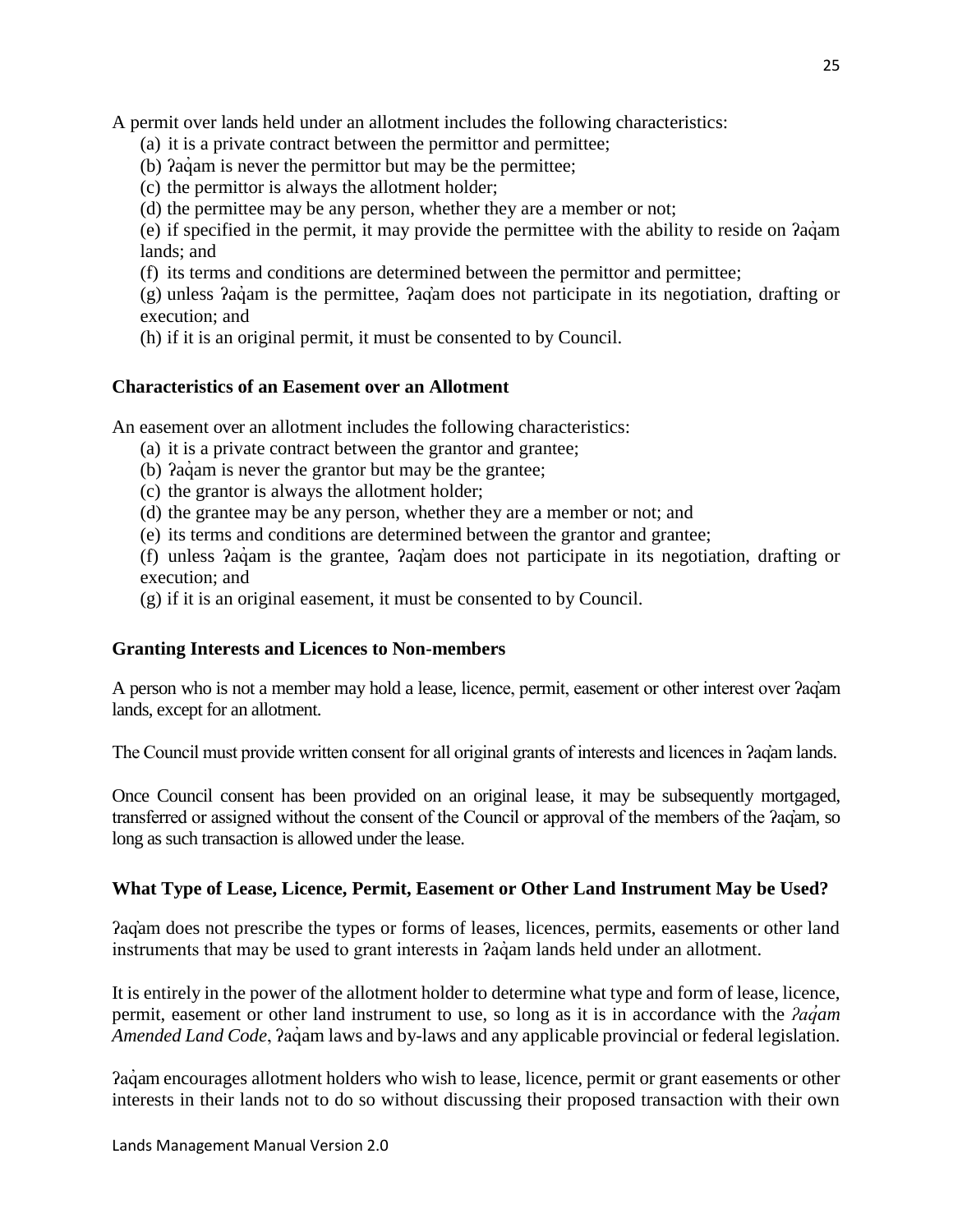legal counsel. *Pagam also strongly suggests that allotment holders ensure their legal counsel are* experienced in reserve land transactions and aboriginal law.

## <span id="page-25-0"></span>**Process**

## **Negotiation, Drafting and Executing**

ʔaq̓am does not require allotment holders to follow any specific process when negotiating, drafting or executing a lease, licence, permit, easement or other land instrument pertaining to their allotment.

ʔaq̓am strongly recommends that allotment holders who wish to grant interests in their lands to others to seek independent legal advice on their proposed transactions from a lawyer who is experienced in reserve land transactions and aboriginal law.

## **Registration of a Lease, Licence, Permit, Easement or other Land Instrument over Allotted Lands**

*Where the Lands Department receives a request from an allotment holder or interest holder* to register a lease, licence, permit, easement or other land instrument over allotted lands, the Lands Department must provide that person with Form 2-1-01: Registration of Interest and direct that person to complete the form and return it to the Lands Department.

Where the Lands Department receives a completed Form 2-1-01: Registration of Interest along with the required documentation for registration, the Lands Department must register the land instrument in accordance with Policy 2 in the First Nation Land Register.

Once the land instrument is registered, the Lands Department must:

(a) provide the new interest holder with the names of all ʔaq̓ am laws and *ʔaq̓am Community Land Use Plan, 2016* which are in effect and the locations where the new interest holder may access such laws and *ʔaq̓am Community Land Use Plan, 2016*;

(b) send the new interest holder's information to the ʔaq̓am Finance Department to update the taxation and assessment rolls, and

(c) document in the Lands Department file that the requirements under paragraphs (a) and (b) have been completed.

## <span id="page-25-1"></span>**Resources and Forms**

Besides this policy, consult the following resources:

- (a) the *First Nations Land Management Act*;
- (b) the *ʔaq̓am Amended Land Code*;
- (c) the Framework Agreement on First Nation Land Management;
- (d) the *First Nations Land Registry Regulations*;

(e) Policy 7 -1;

- (f) Policy 9-1 for more information on Environmental considerations;
- (g) the Deputy Registrar at the First Nations Land Registry, who at the time of the writing of